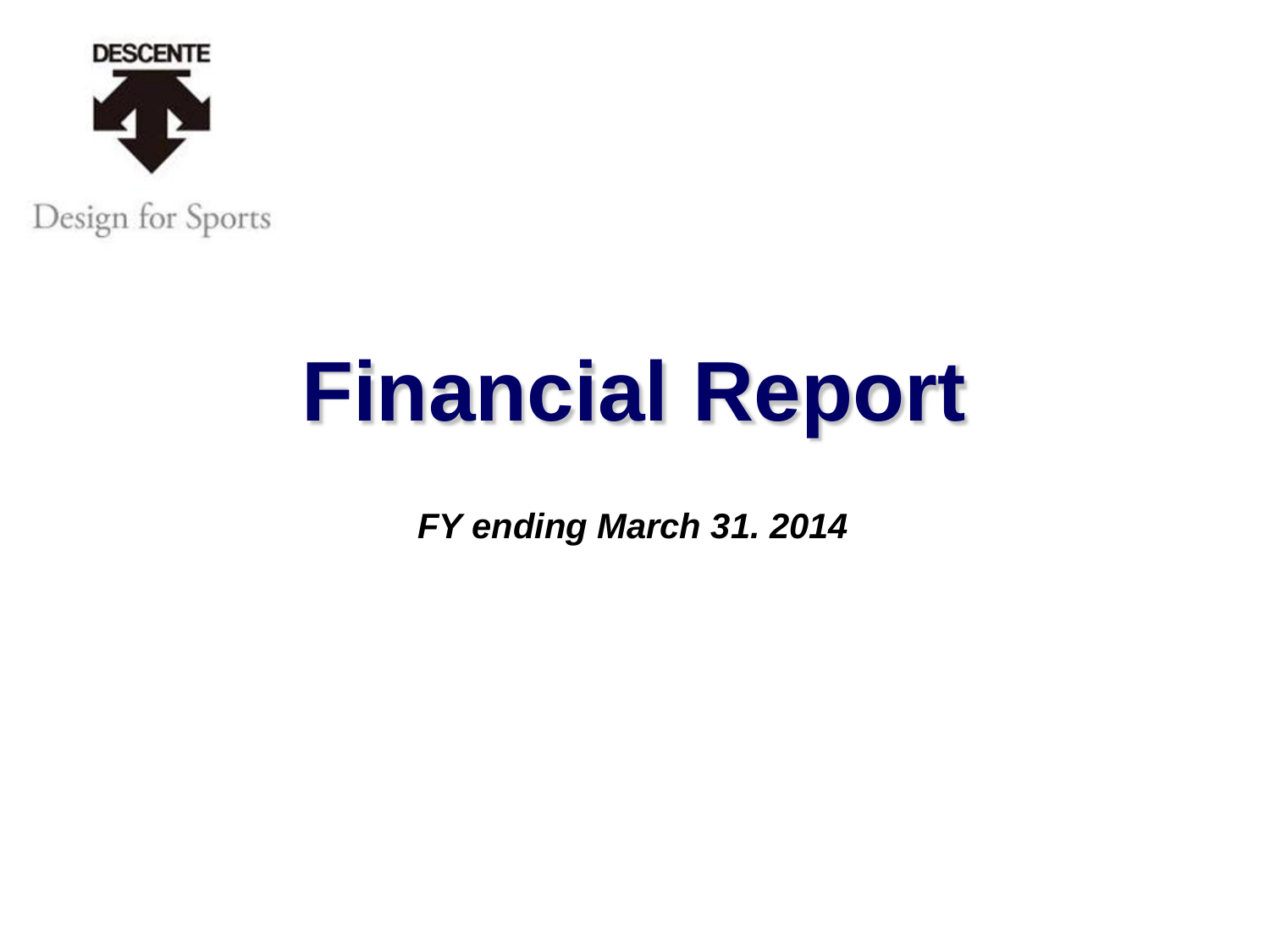Disclaimer: The contents of this plan and the future expected earnings forecast described in this document are based on information currently available and therefore contain an element of uncertainty and potential risk. Please be advised there is a possibility that actual results may be affected by a number of factors and may differ materially from what is described.

|               | Mar/13 | Mar $/$ 14 | Mar / 15 |
|---------------|--------|------------|----------|
| USS           | 81.34  | 98.95      | 104.00   |
| <b>KRW100</b> | 7.15   | 8.98       | 9.50     |
| RMB           | 12.73  | 15.97      | 17.00    |
| HK \$         | 10 33  | 12.64      | 13.50    |

Exchange Rates Used

・"%" percentages are calculated on actual numbers.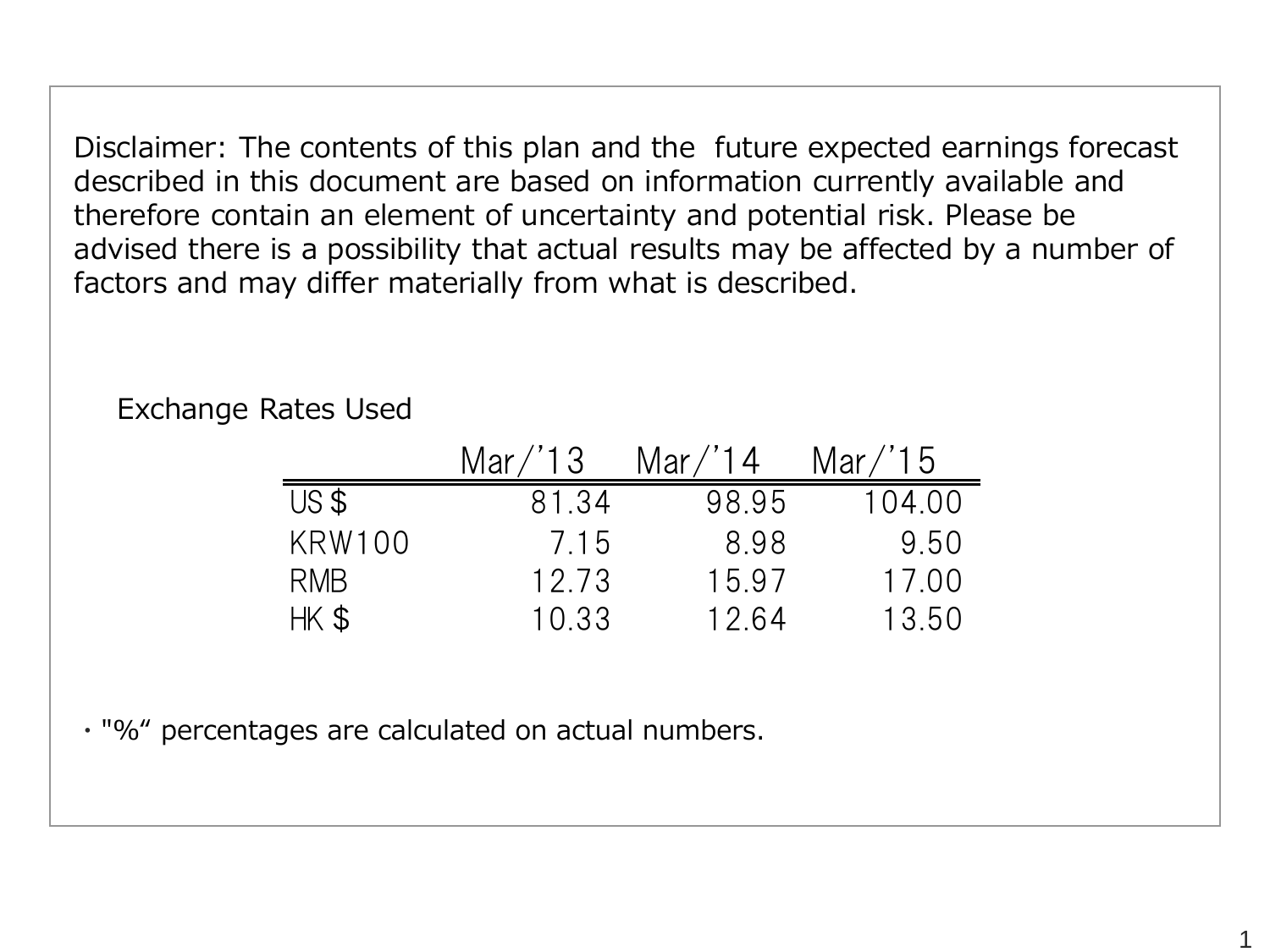

## 1.FY ending March 31, 2014 ① Summary

② **Item-specific and area-specific reviews**

### 2. Objectives and plan for the FY ending March 31, 2015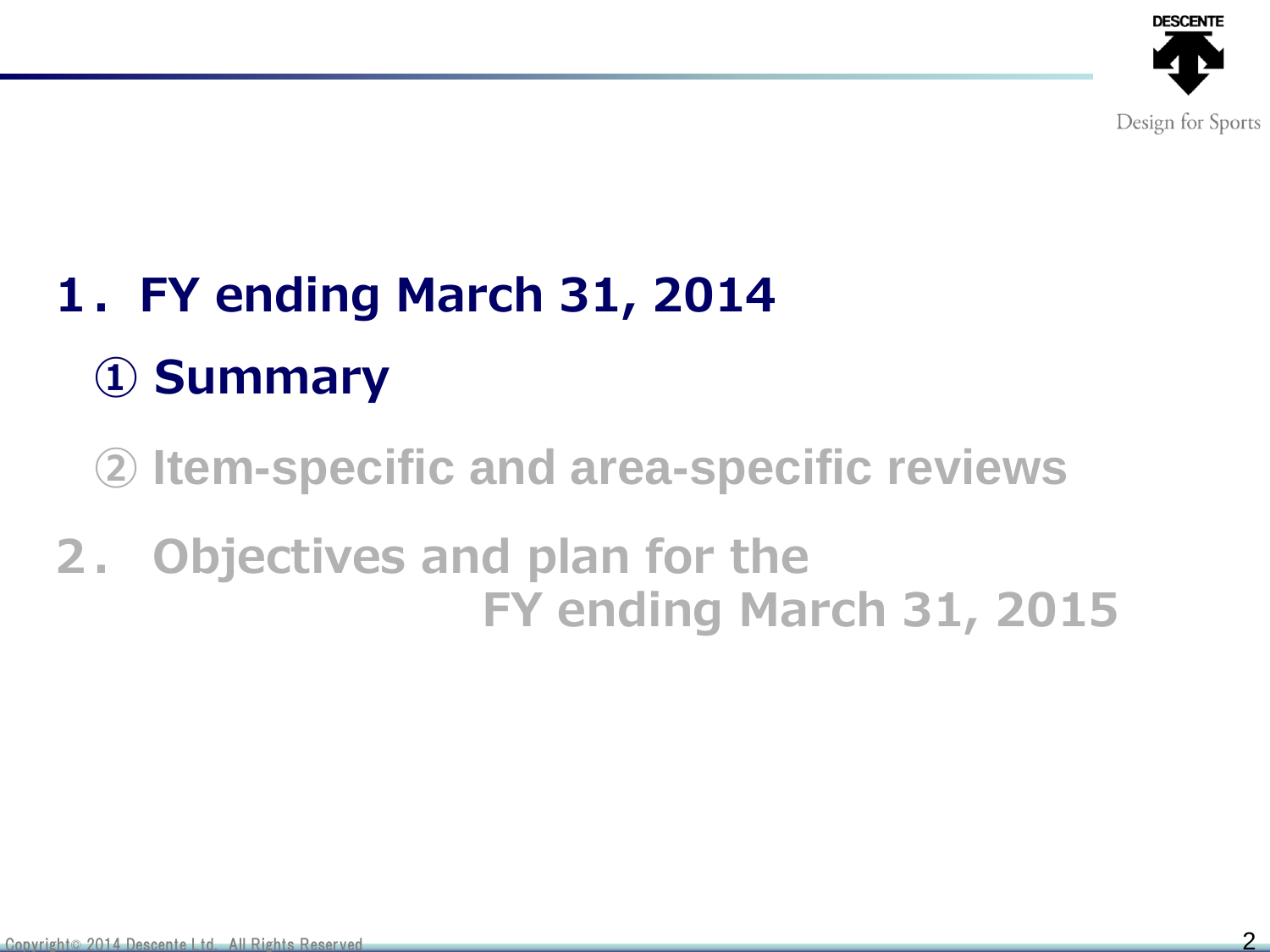

#### (Unit; JPY Million)

|                        | 'Mar/'14    | 'Mar/'13    |                         | 'Mar/'14               |        |
|------------------------|-------------|-------------|-------------------------|------------------------|--------|
|                        | performance | performance | <u>Year-on-</u><br>year | announced plan VS plan |        |
| Net sales              | 109,944     | 91,932      | 119.6%                  | 104,000                | 105.7% |
| <b>OP</b> income       | 6,271       | 5,419       | 115.7%                  | 6,000                  | 104.5% |
| ( %)                   | 5.7%        | 5.9%        |                         | 5.8%                   |        |
| <b>Ordinary income</b> | 6,643       | 5,639       | 117.8%                  | 6,100                  | 108.9% |
| ( % )                  | 6.0%        | 6.1%        |                         | 5.9%                   |        |
| <b>NET income</b>      | 4,470       | 3,561       | 125.5%                  | 4,000                  | 111.8% |
| ( % )                  | $4.1\%$     | 3.9%        |                         | 3.8%                   |        |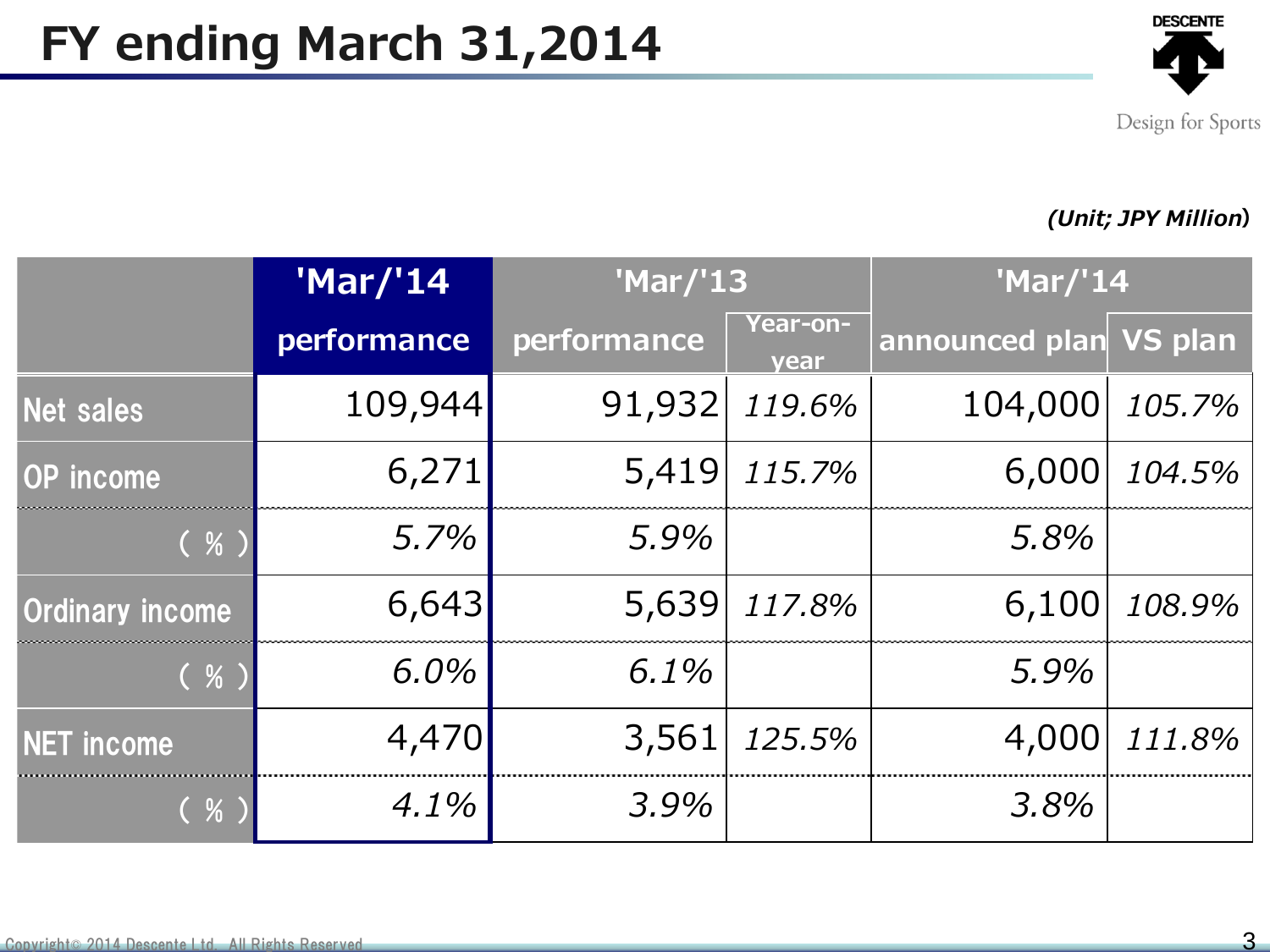### Net Sales Transition(consolidated)



Design for Sports

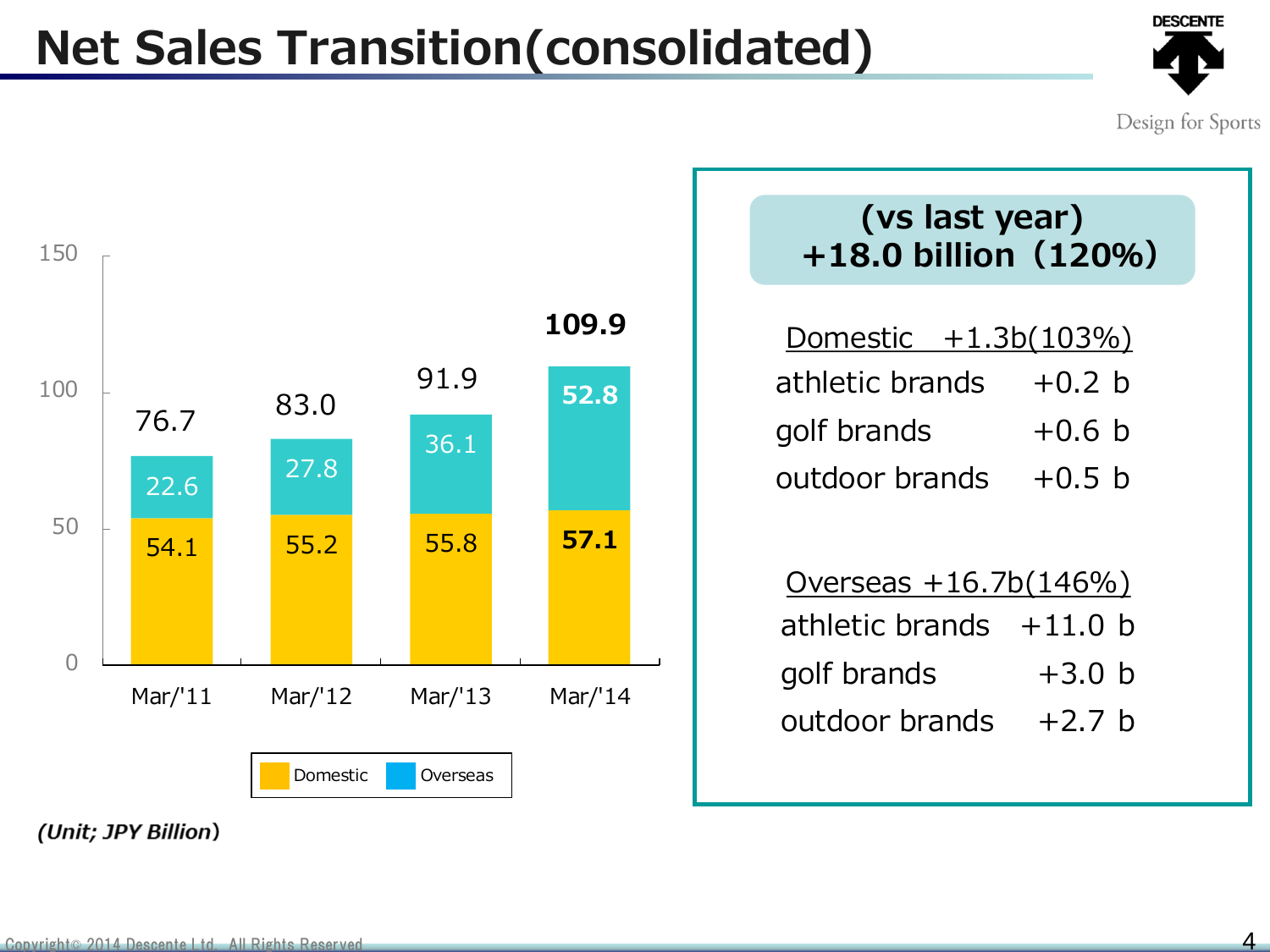### Income Transition(consolidated)



Design for Sports

(Unit; JPY Billion)



<sup>(</sup>Unit; JPY Billion)

|                           | Current<br>period | Prev.<br>period | Change          |
|---------------------------|-------------------|-----------------|-----------------|
| <b>Operating income</b>   | 6.2               | 5.4             | 0.8             |
| Non-operating income      | 0.5               | 0.3             | 0.2             |
| Non-operating expenses    | 0.1               | 0.1             | 0.0             |
| <b>Ordinary income</b>    | 6.6               | 5.6             | 1.0             |
| Extraordinary income      |                   | 0.1             | $\triangle$ 0.1 |
| <b>Extraordinary loss</b> |                   | 0.2             | $\triangle$ 0.2 |
| Total income taxes        | 2.2               | 2.0             | 0.2             |
| <b>NET income</b>         | 4.4               | 3.5             | 0.9             |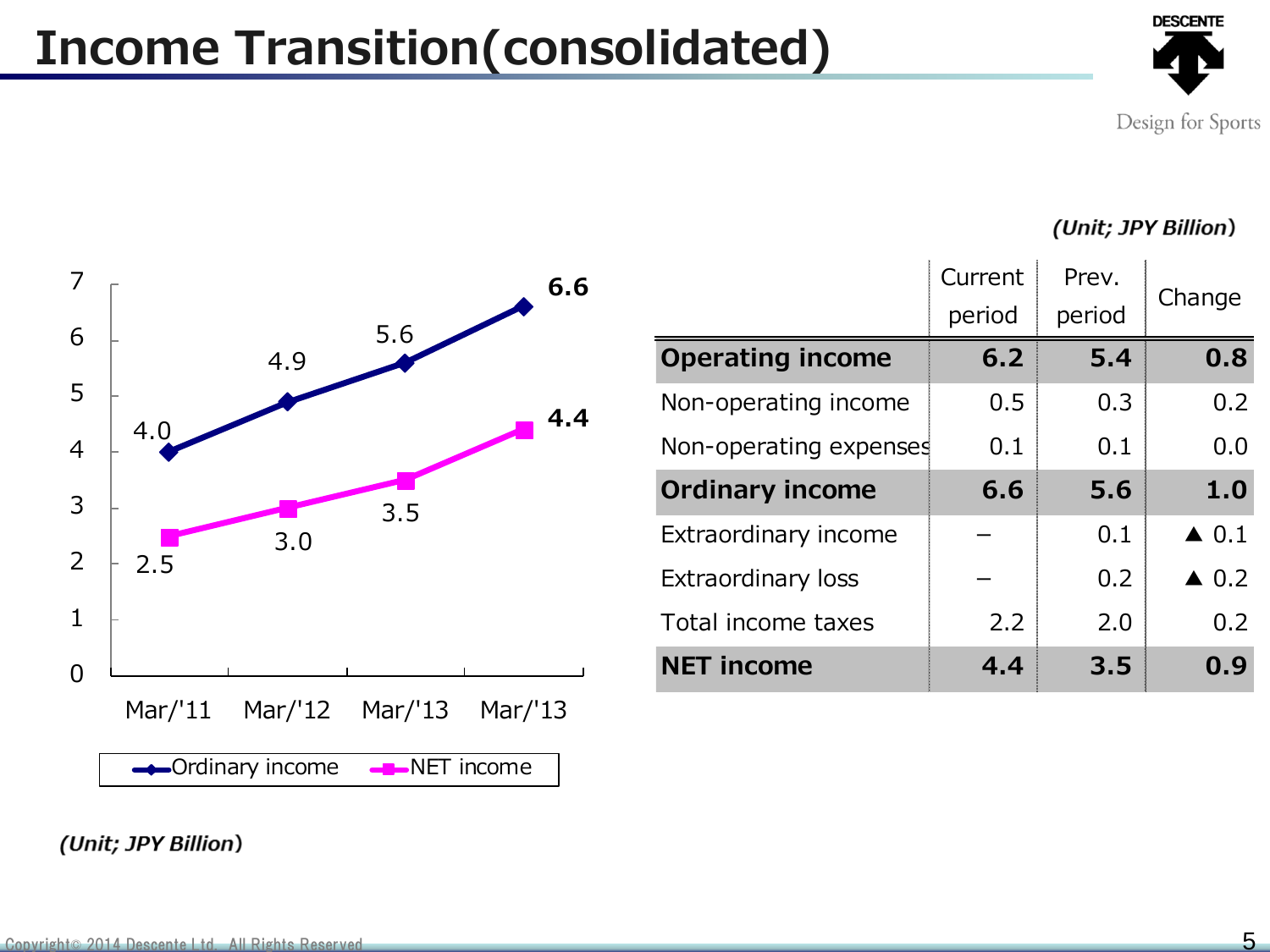### Balance Sheets Transition(consolidated)



Design for Sports



\*Increase in assets due mainly to purchases of a warehouse in Korea, offices in Hong Kong and the "UMBRO" trademarks in Korea.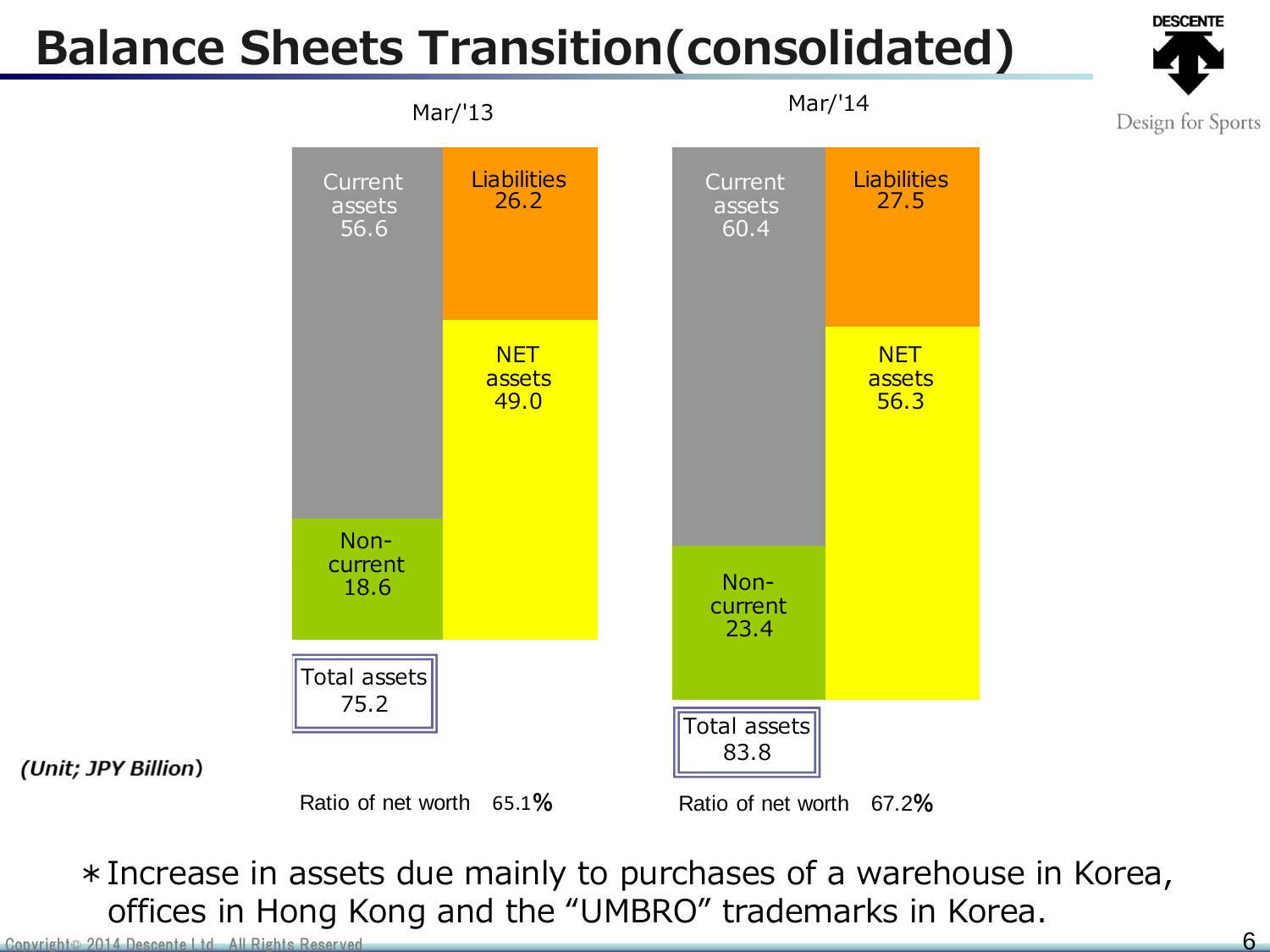### Cash flow(consolidated)



7



|                                                                 | Design for Sports                    |  |
|-----------------------------------------------------------------|--------------------------------------|--|
| <b>CF from operating activities (+3.9)</b>                      |                                      |  |
| Income before income taxes<br>and minority interests            | $+6.6b$                              |  |
| Depreciation and amortization $+1.7$ b                          |                                      |  |
| Increase in trade notes<br>and receivables                      | $\triangle$ 2.1b                     |  |
| Increase in inventories                                         | $\triangle$ 0.3b                     |  |
| Decrease in trade notes<br>and accounts payable                 | $\triangle$ 0.4b                     |  |
| Income taxes paid                                               | $\blacktriangle$ 1.9b                |  |
| Etc                                                             | $+0.3b$                              |  |
| CF from investing activities $(A4.7)$                           |                                      |  |
| <b>Fixed assets</b>                                             | $\triangle$ 4.8b                     |  |
| <b>Etc</b>                                                      | $+0.1b$                              |  |
| <u>CF from financing activities (▲1.2)</u>                      |                                      |  |
| Proceeds from long-term<br>loans payable                        | $+1.0b$                              |  |
| Repayment of long-term<br>loans payable                         | $\triangle$ 1.5b                     |  |
| Dividend<br>Etc                                                 | $\triangle$ 0.6b<br>$\triangle$ 0.1b |  |
|                                                                 |                                      |  |
| Effect of exchange rate changes on<br>cash and cash equivalents | $+0.9b$                              |  |

Copyright© 2014 Descente Ltd. All Rights Reserved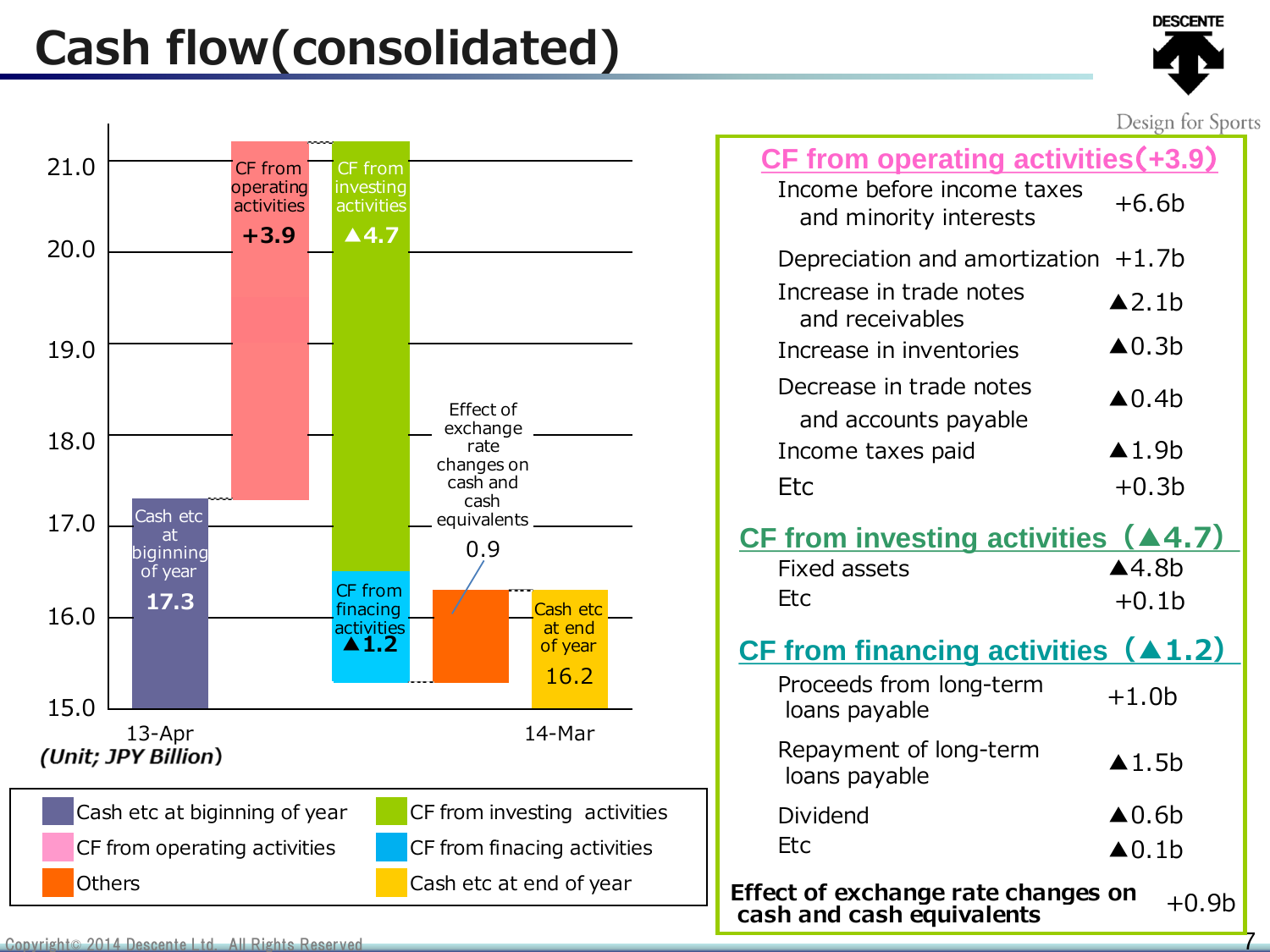

## 1.FY ending March 31, 2014

## ① Summary

## ② **Item-specific and area-specific reviews**

### 2. Objectives and plan for the FY ending March 31, 2015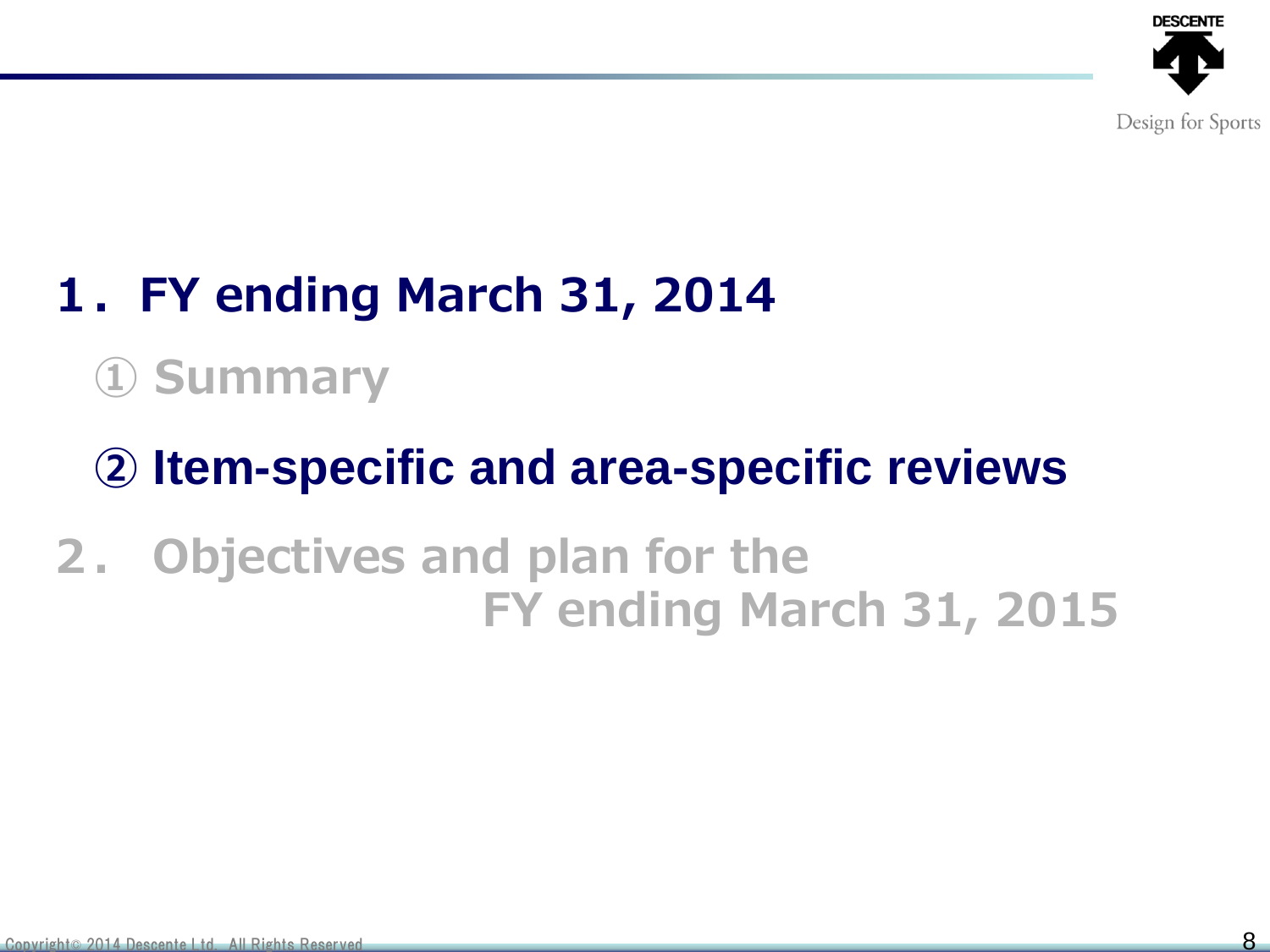### Net Sales Transition per ITEM(consolidated)



Design for Sports



<sup>(</sup>Unit; JPY Billion)

9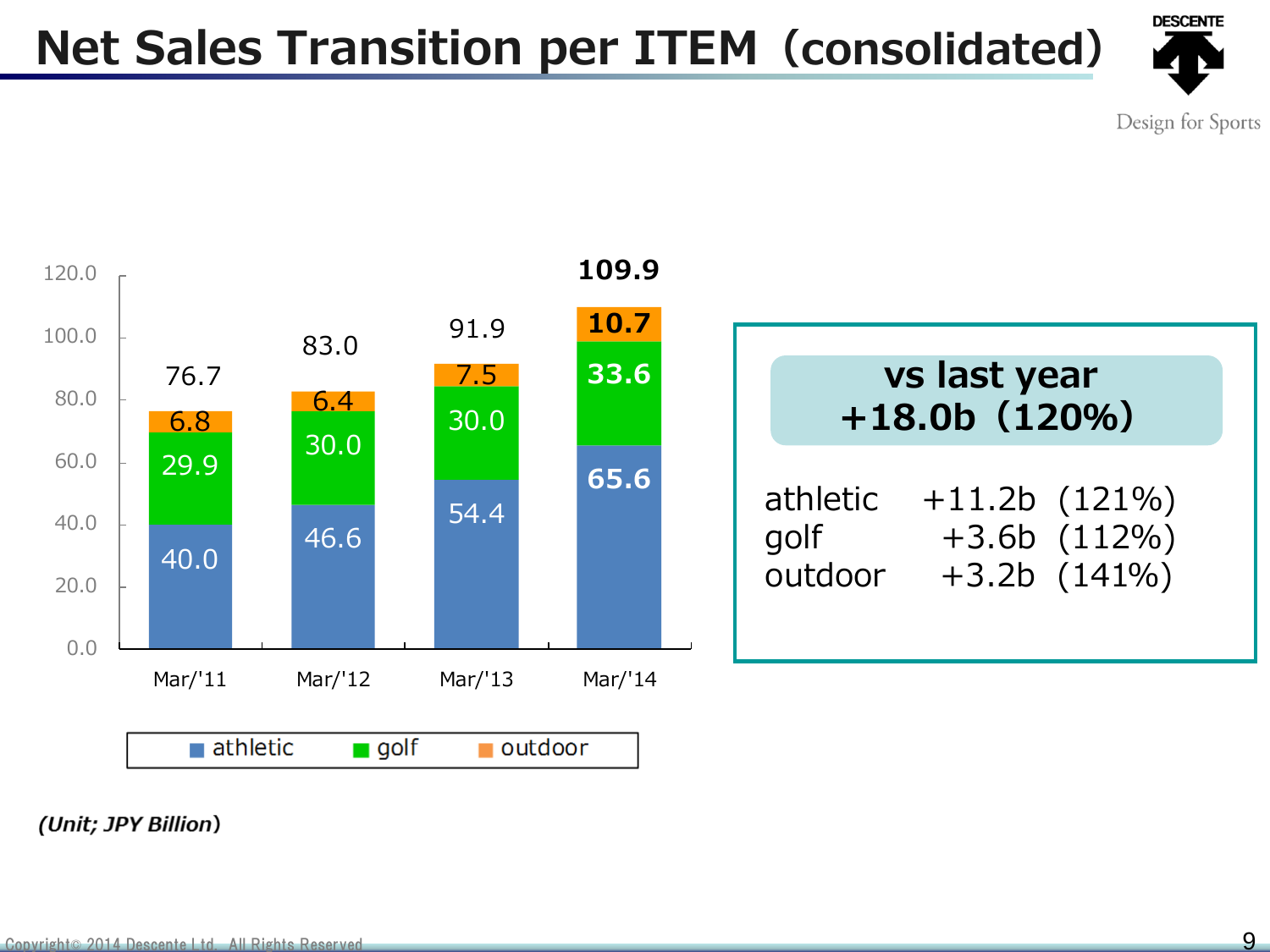### Net Sales Transition per AREA (consolidated)



Design for Sports

Domestic sales increased by +1.3 billion (103%). Asian sales increased by +16.6 billion (148%). Overseas sales increased by 9 points to 48% of total turnover.



Copyright© 2014 Descente Ltd. All Rights Reserved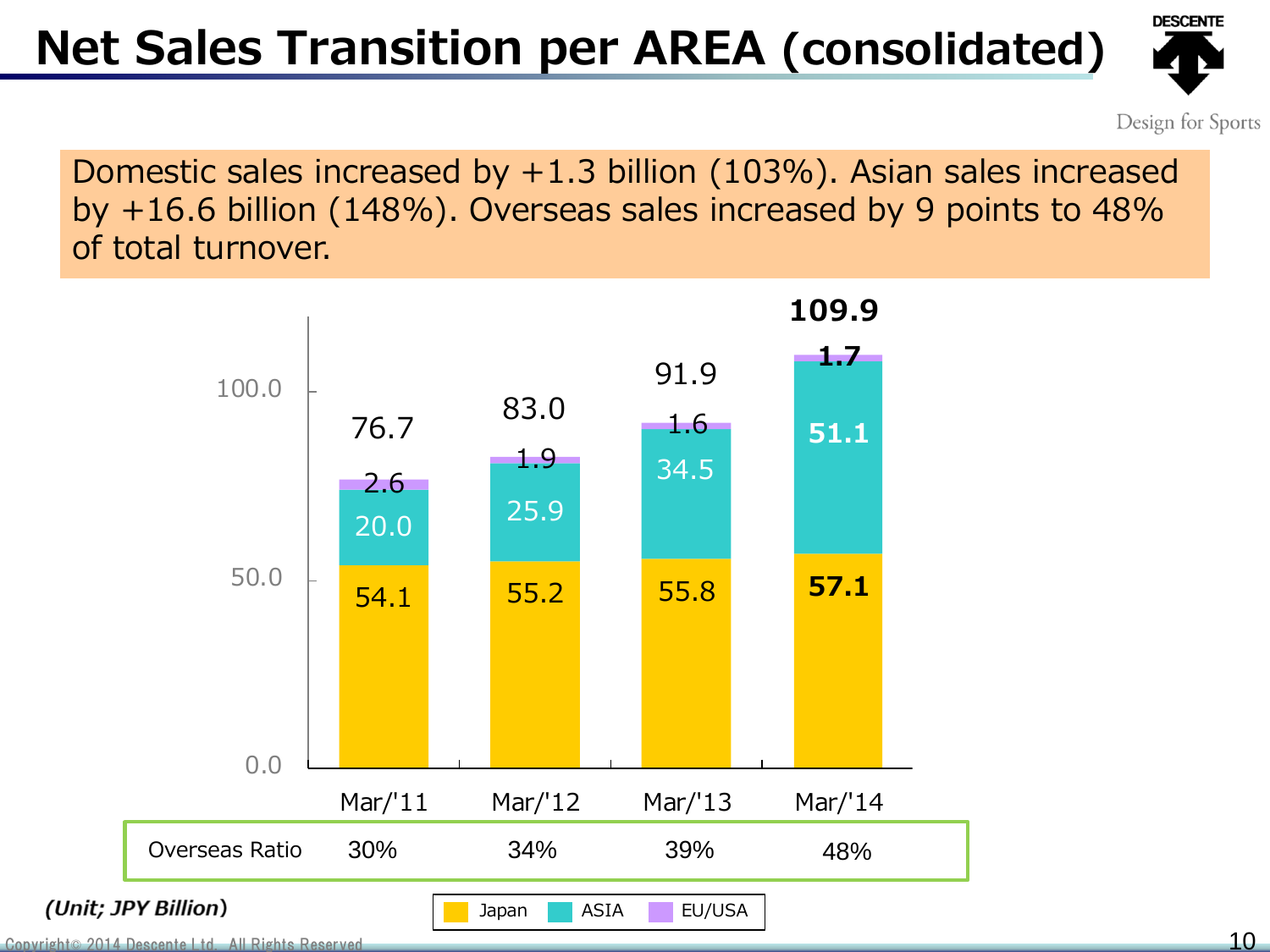#### Net Sales Transition per in Asia (excl. Japan)



Design for Sports

Turnover in Asia has seen a significant year-on-year increase of +16.6 billion (148%). In Korea in particular, aided by a favorable exchange rate, year-on-year growth in turnover was +15.6 billion (152%)

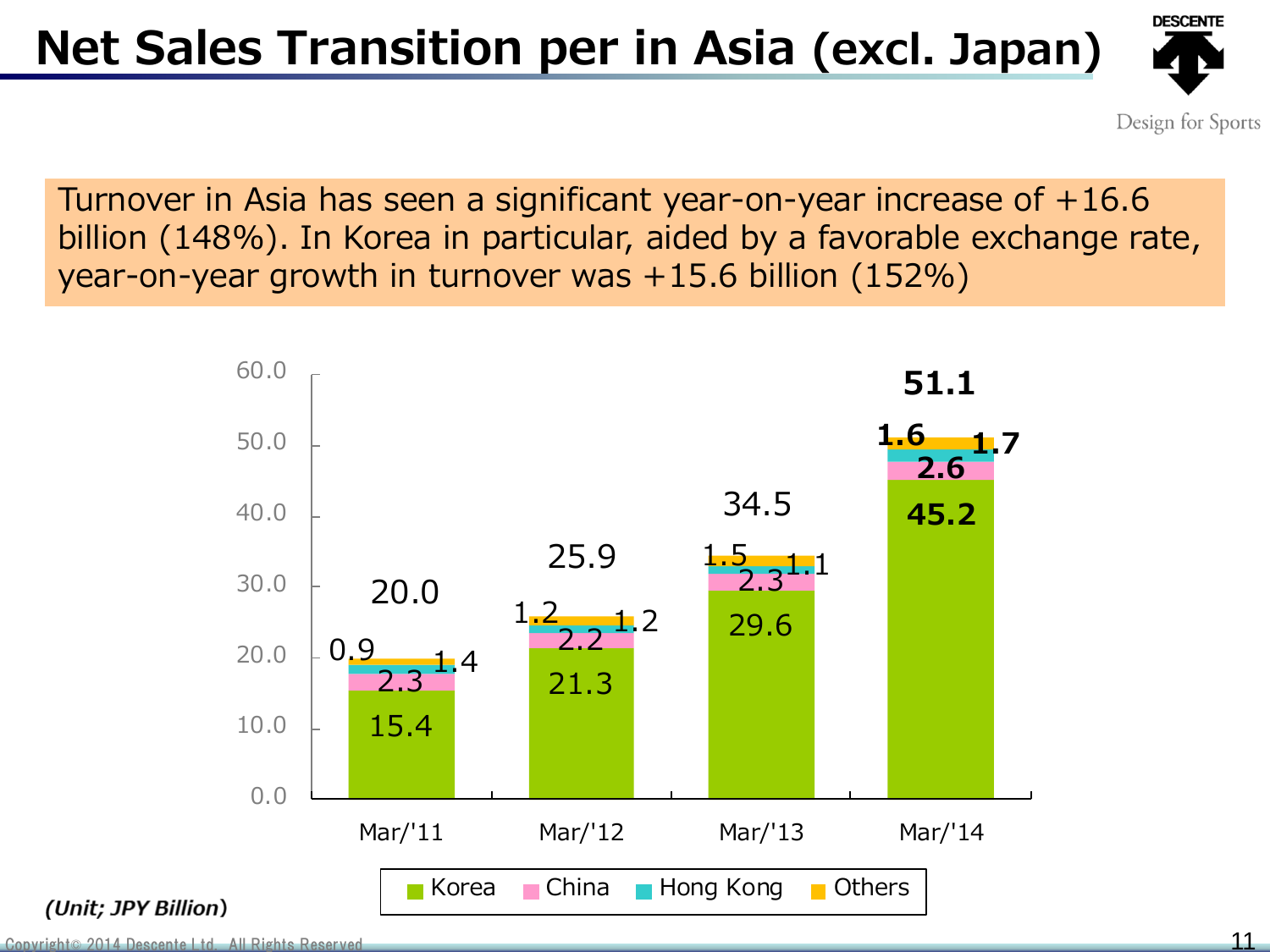

#### An increase of  $+11.2b(121%)$  to 65.6b (Japan +0.2b(101%)/Overseas +11.0b(150%))

■In Japan sales of "le coq sportif" have been robust. "DESCENTE" and "arena " brands have been consistent and "UMBRO" sales have been flat. ■Overseas "DESCENTE", "le coq sportif" and "arena" sales have been robust.

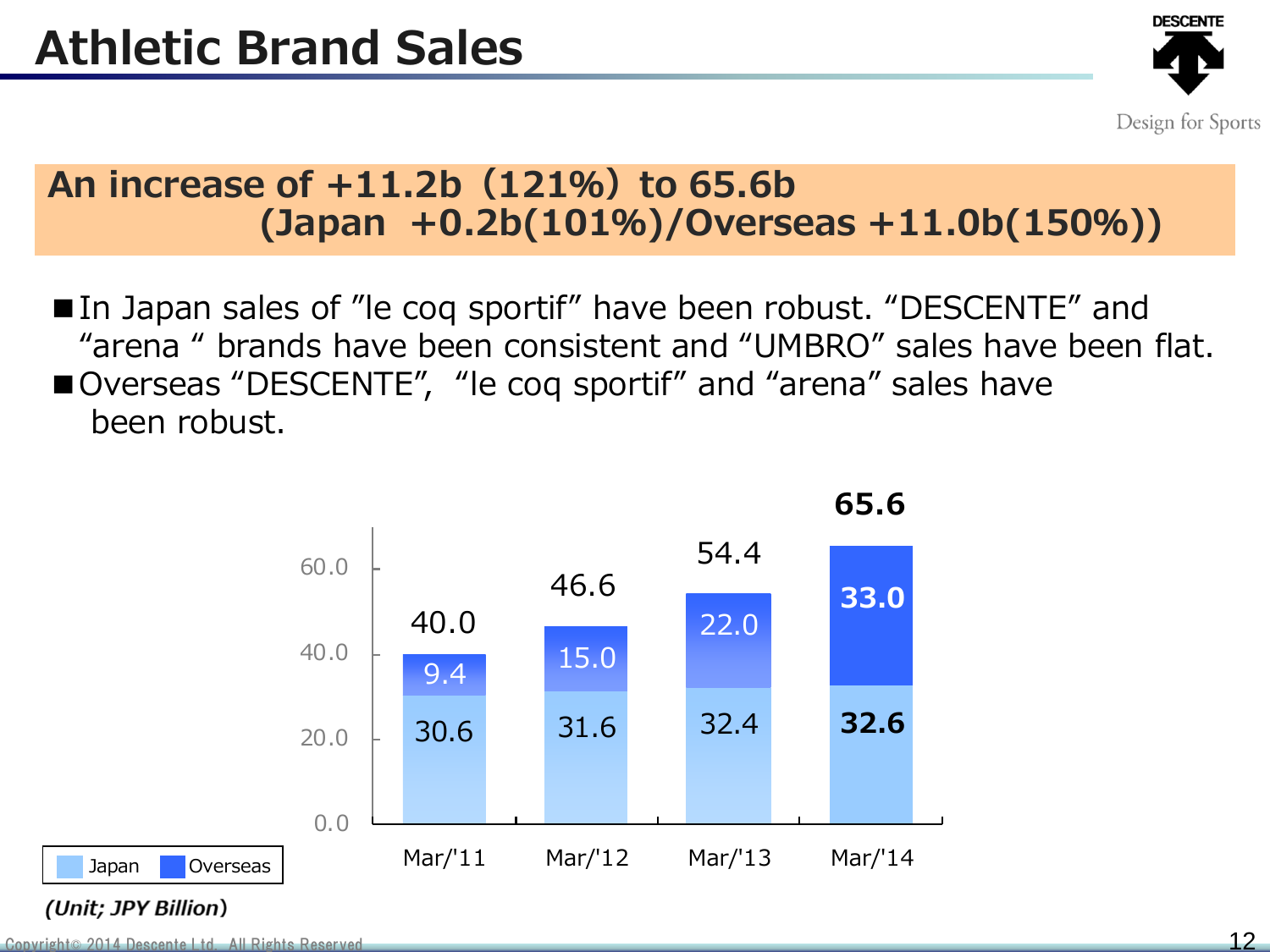

#### An increase of +3.6b(112%) to 33.6b (Japan +0.6b(104%)/Overseas +3.0b(127%))

- ■In Japan "LANVIN SPORT" sales have met expectations and sales in "Calvin Klein golf" have been robust. Sales in "Munsingwear" and "le coq sportif golf" have been consistent.
- ■In Asian markets both "Munsingwear" and "le coq sportif" sales have been robust.

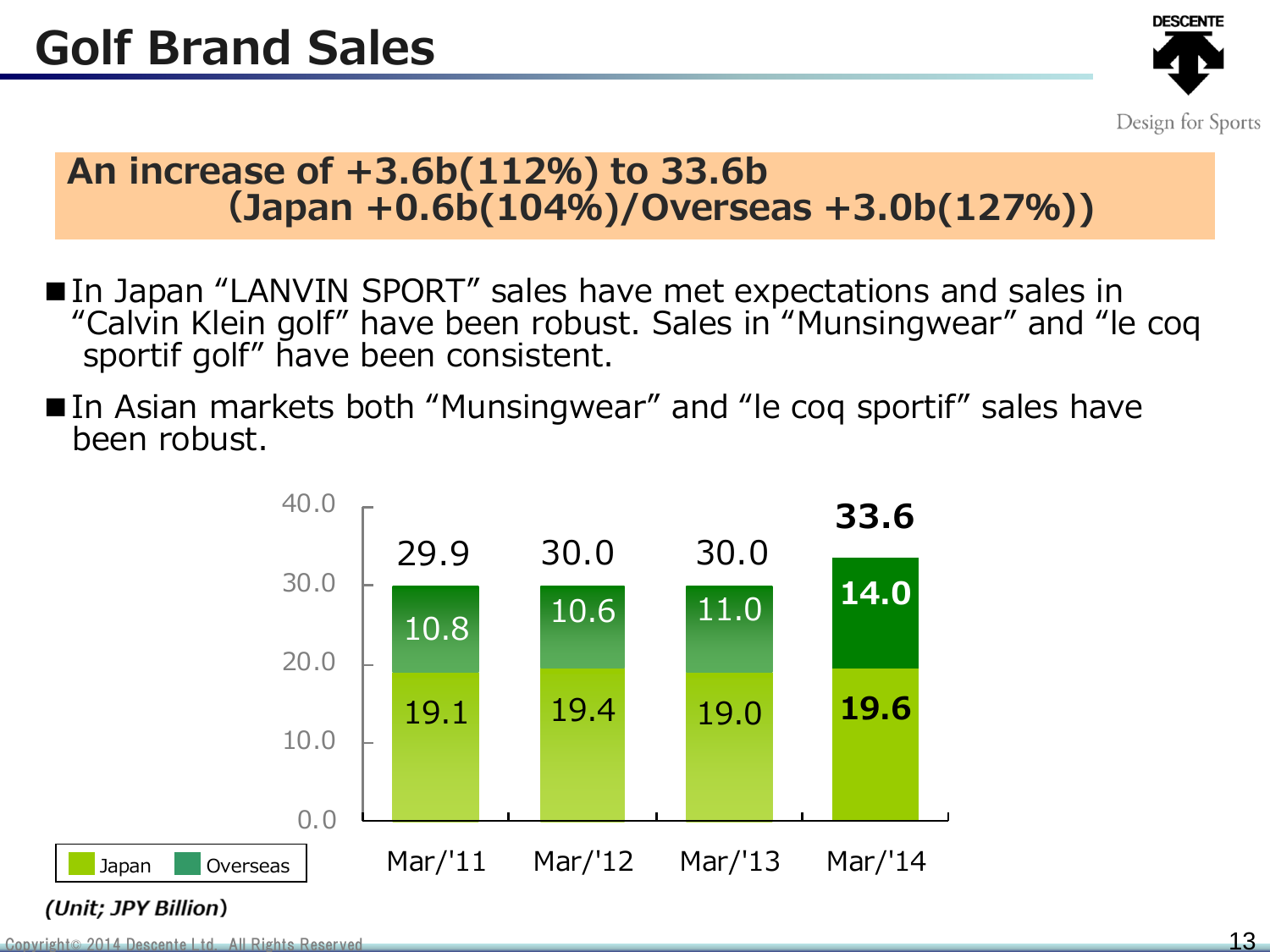

#### An increase of +3.2b(141%)to 10.7b (Japan +0.5b(111%)/Overseas +2.7b(185%))

- ■In Japan "Marmot" sales have been robust.
- The "DESCENTE" brand has seen significant sales growth in Korea however North America sales have been flat.

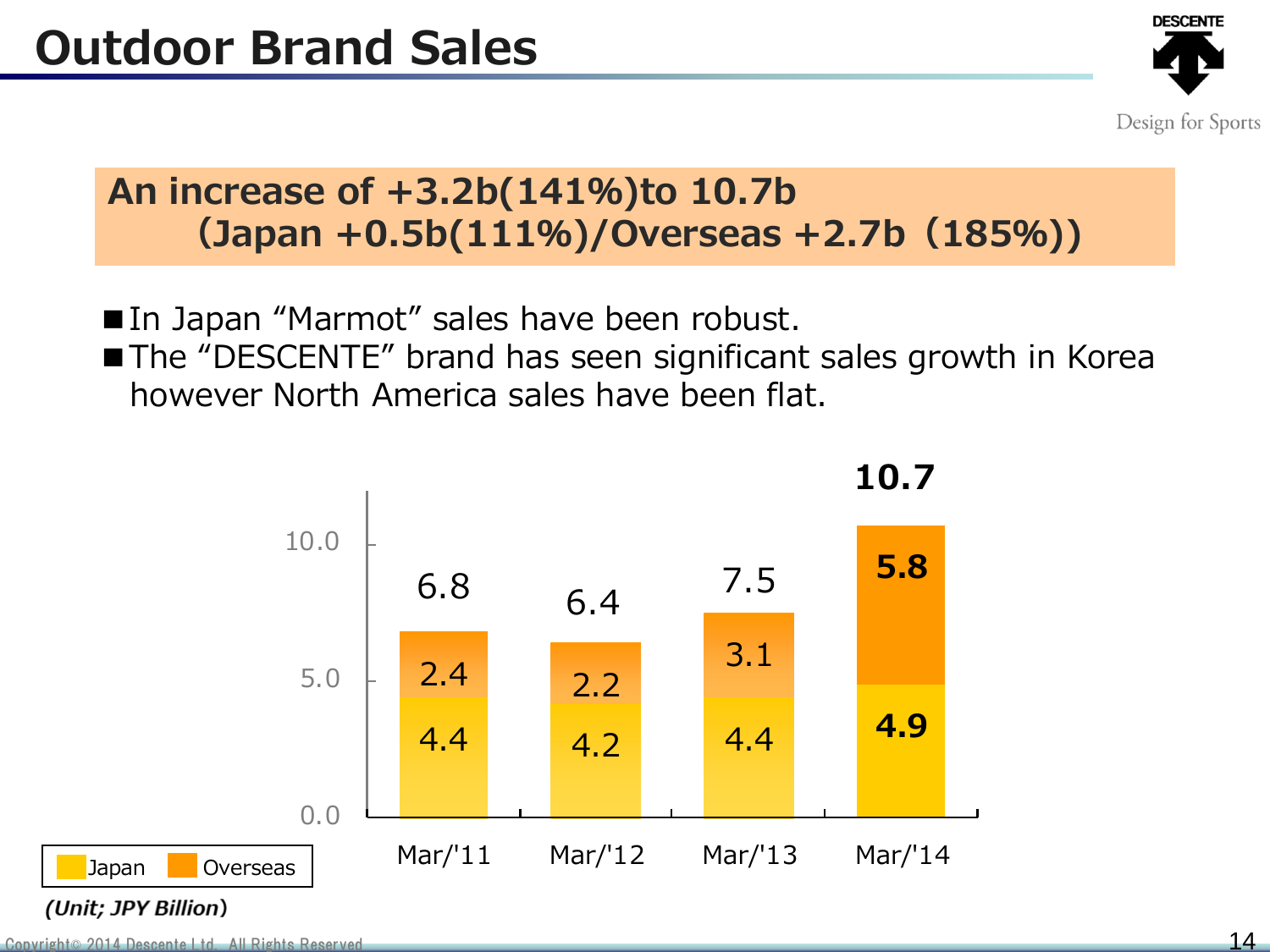

- 1.FY ending March 31, 2014
	- ① Summary
	- ② **Item-specific and area-specific reviews**
- 2. Objectives and plan for the FY ending March 31, 2015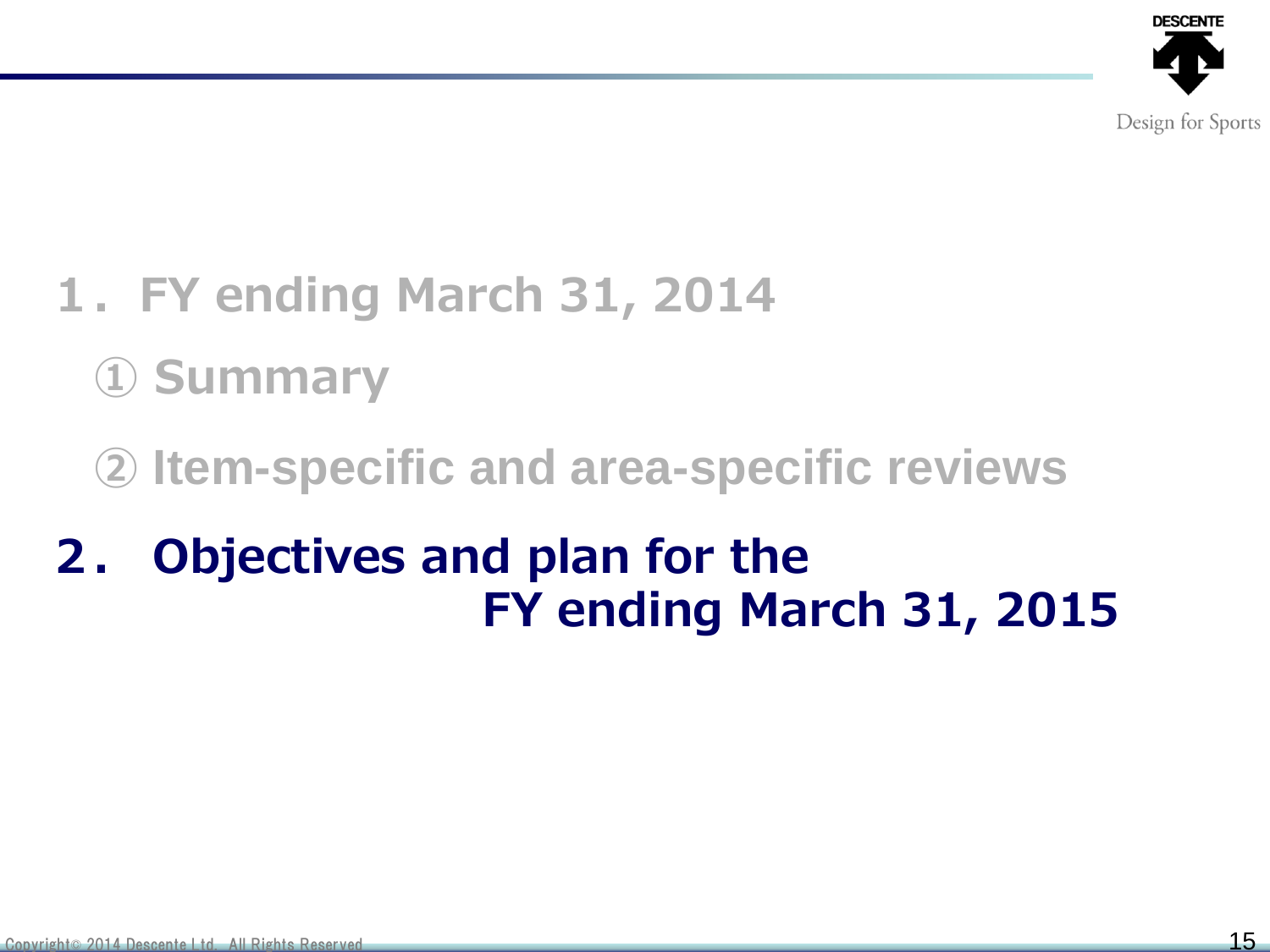

## Further Expansion of Overseas Operations

- ・A new branch office in Hong Kong to focus on brand marketing in SE Asia.
- ・The opening of a liaison office in Europe.
- ・The creation of a DESCENTE global business team.
- ・Implementation of global branding.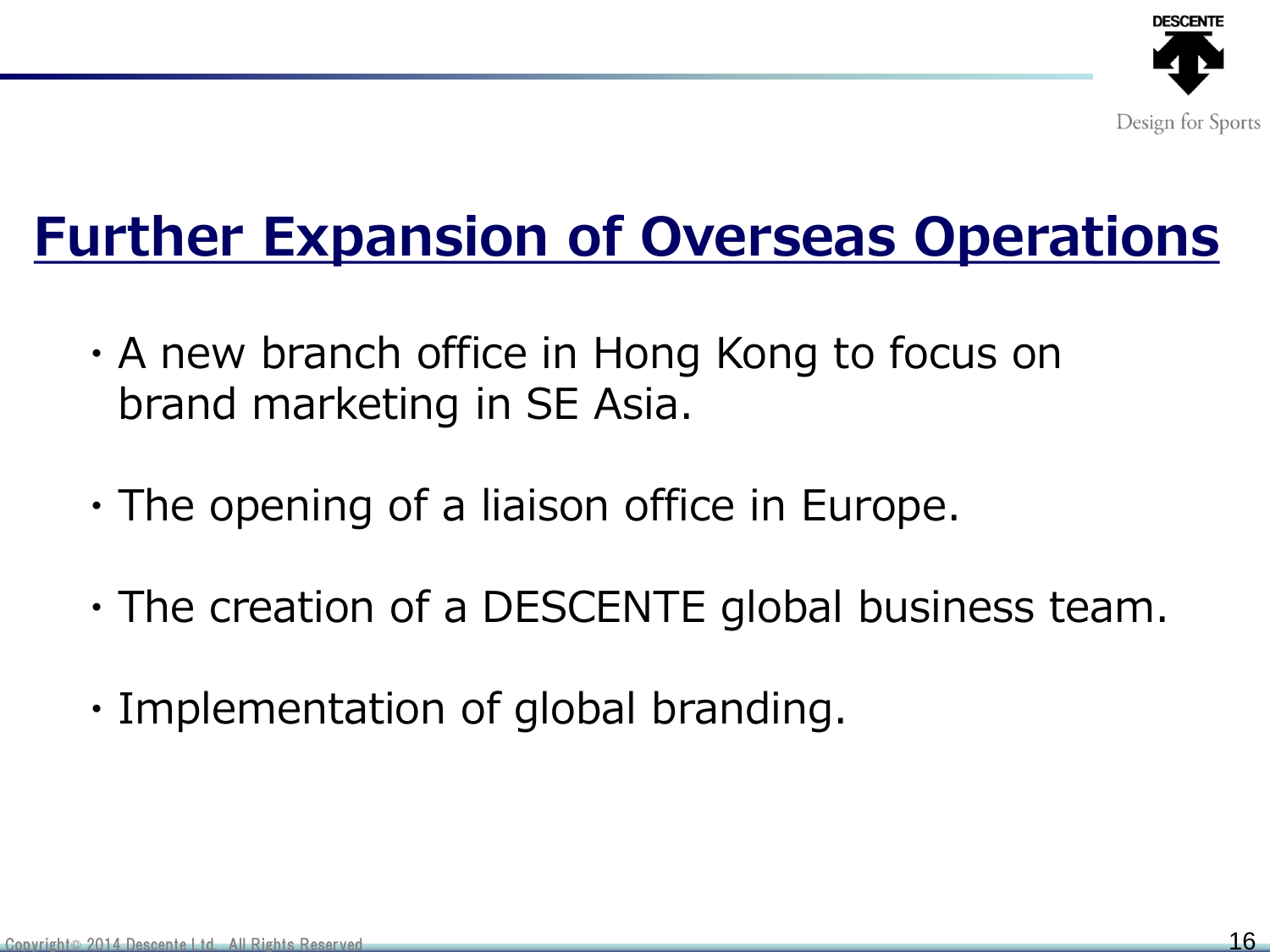

## Further Expansion of Overseas Operations

・A new branch office in Hong Kong to focus on brand marketing in SE Asia.

To enable better marketing in Asia of "le coq sportif" (athletics) and "arena" where we are the brand owner in Asia.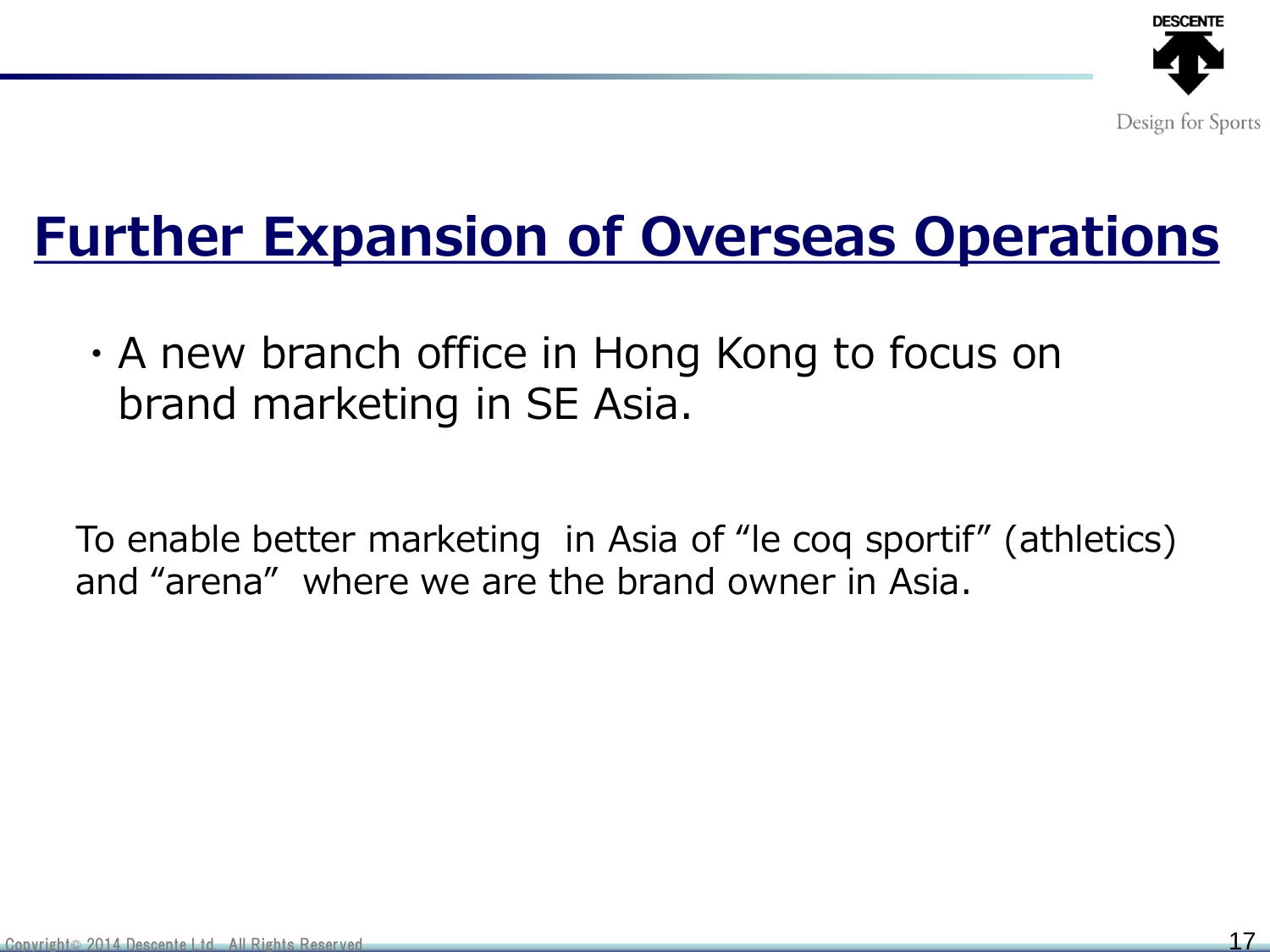

## Further Expansion of Overseas Operations

・The opening of a liaison office in Europe.

To prepare for the expansion of the "DESCENTE" brand in Europe.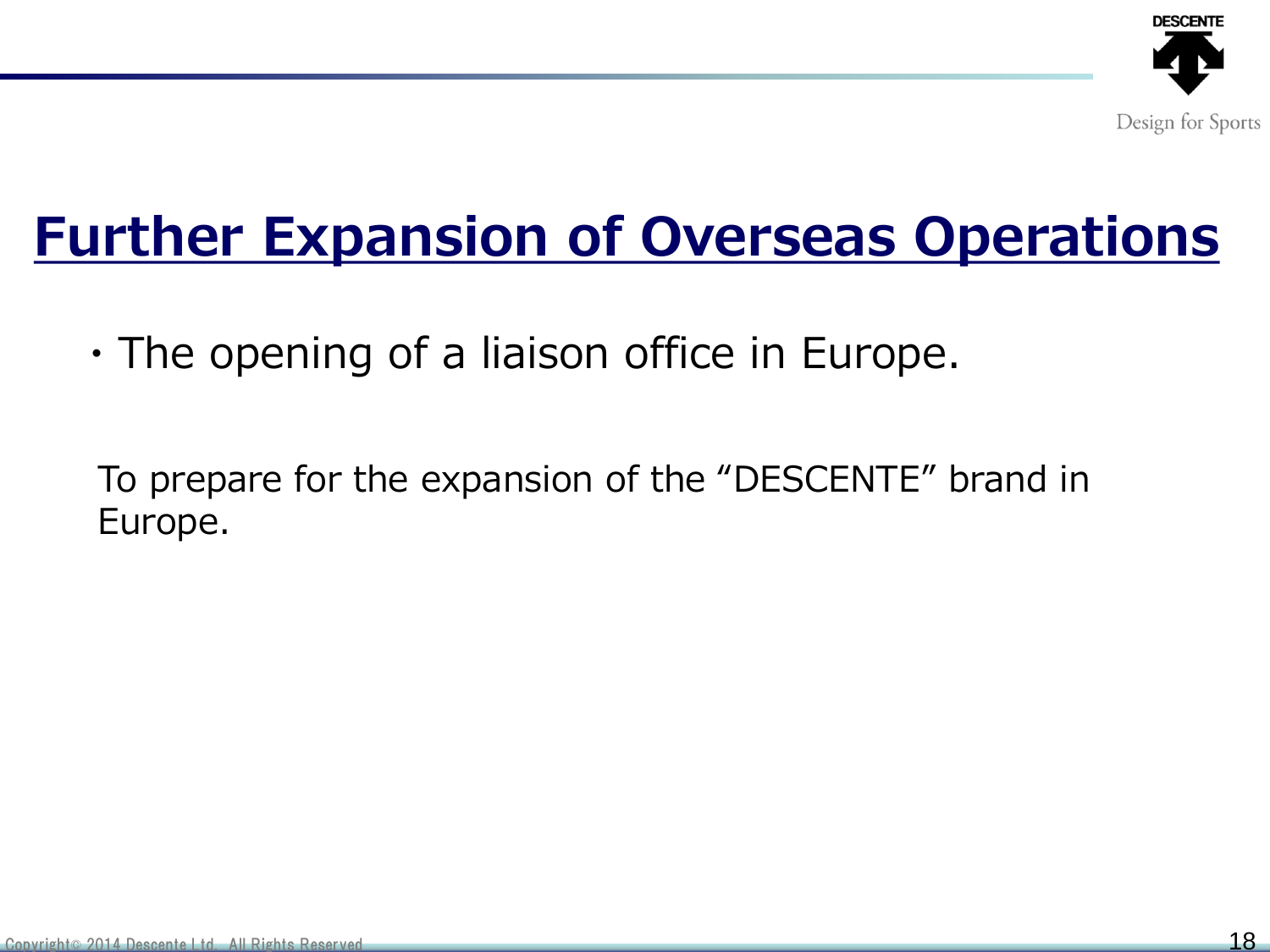

## Further Expansion of Overseas Operations

 $\cdot$  The creation of a DESCENTE global business team.

A new Japan – Korea joint project team set up to take advantage of Descente Korea's retailing expertise. This team will aim to transfer this know how to other regions.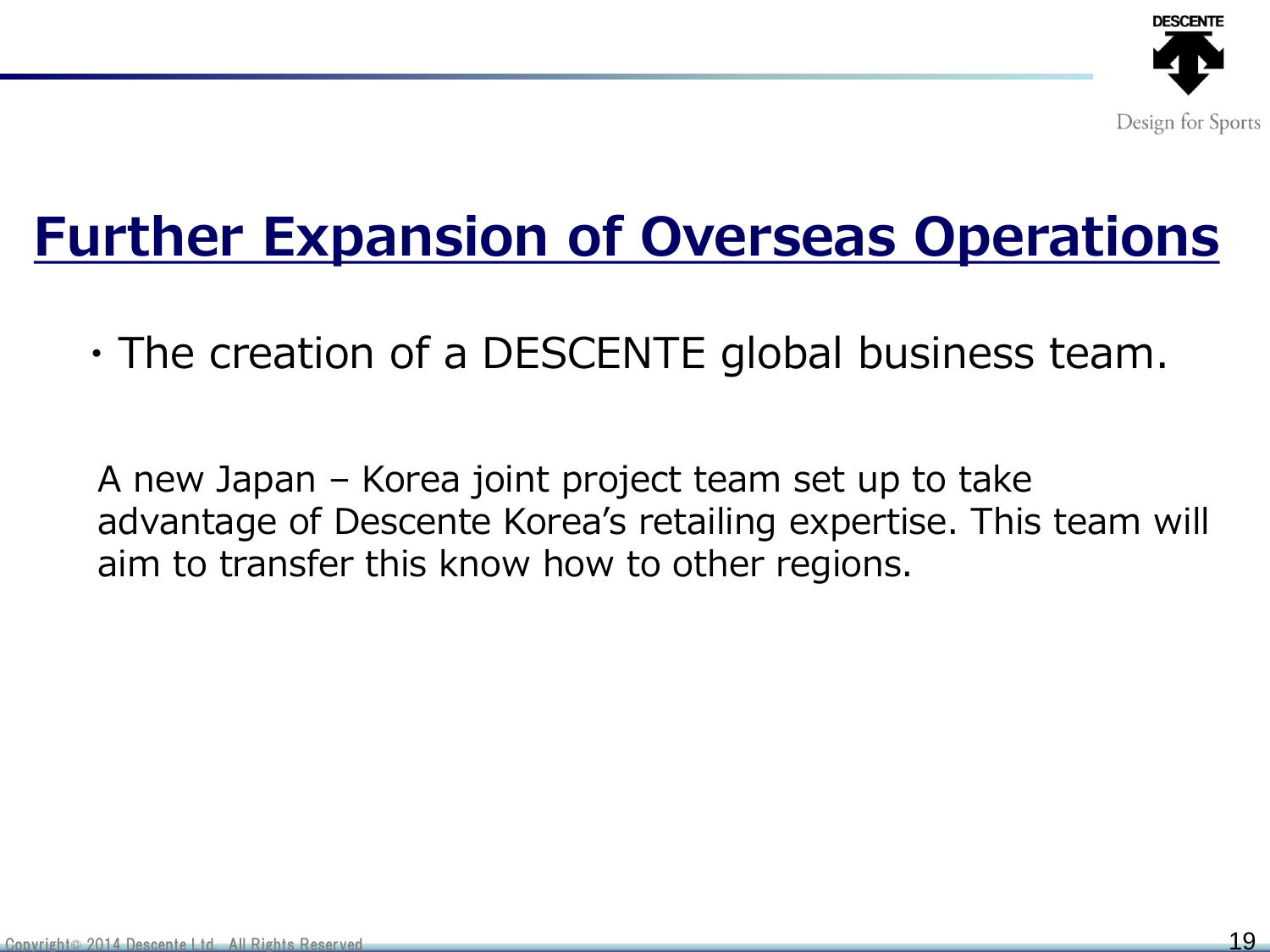

## Further Expansion of Overseas Operations

・Implementation of global branding.

To enhance brand value by leveraging a unified global image with other brandholders, licensors and licensees.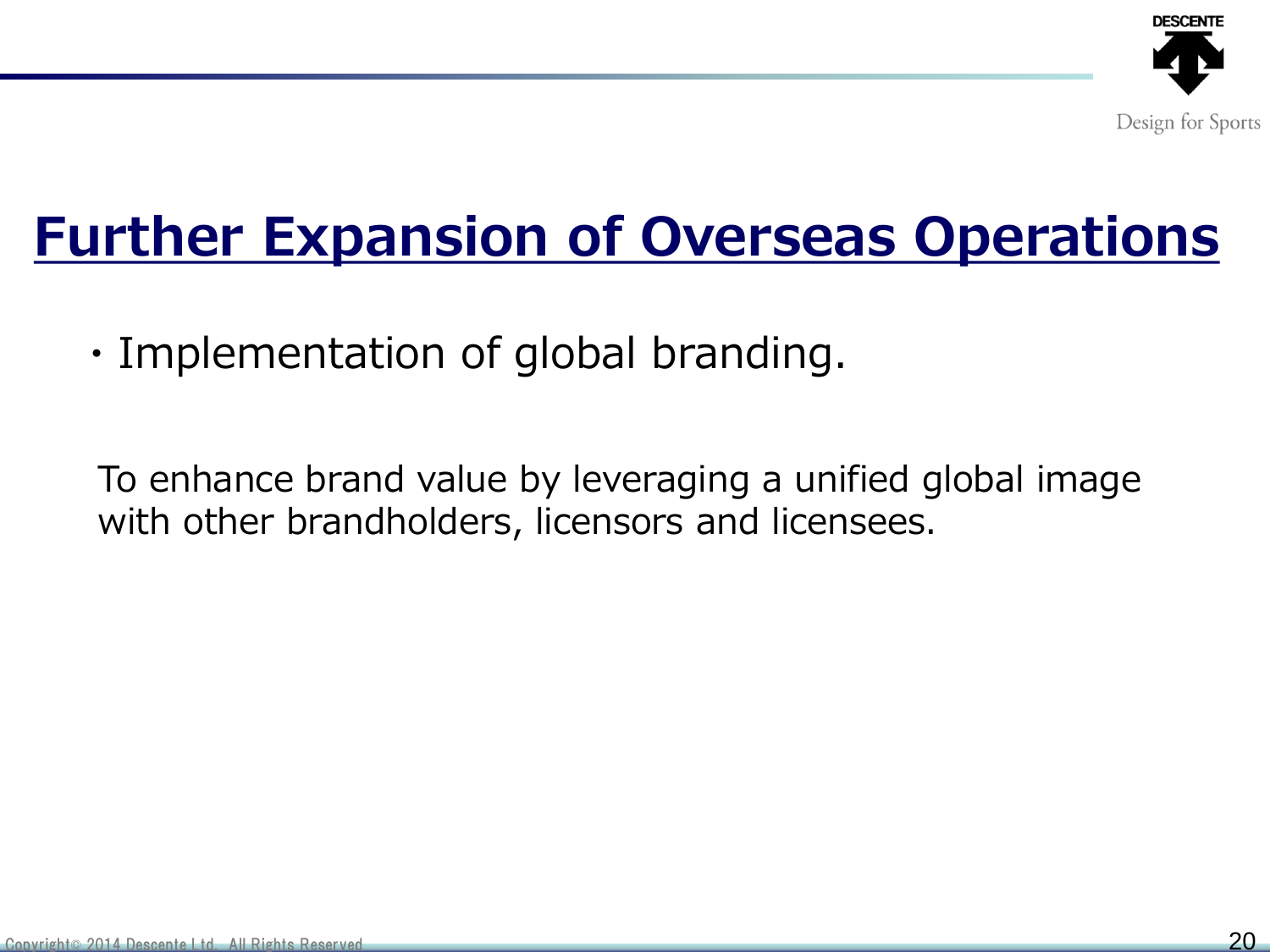

- ・Improved inventory management.
- ・Application of segment-focused marketing.
- ・Implementing value adding initiatives.
- ・Strengthening retail operations.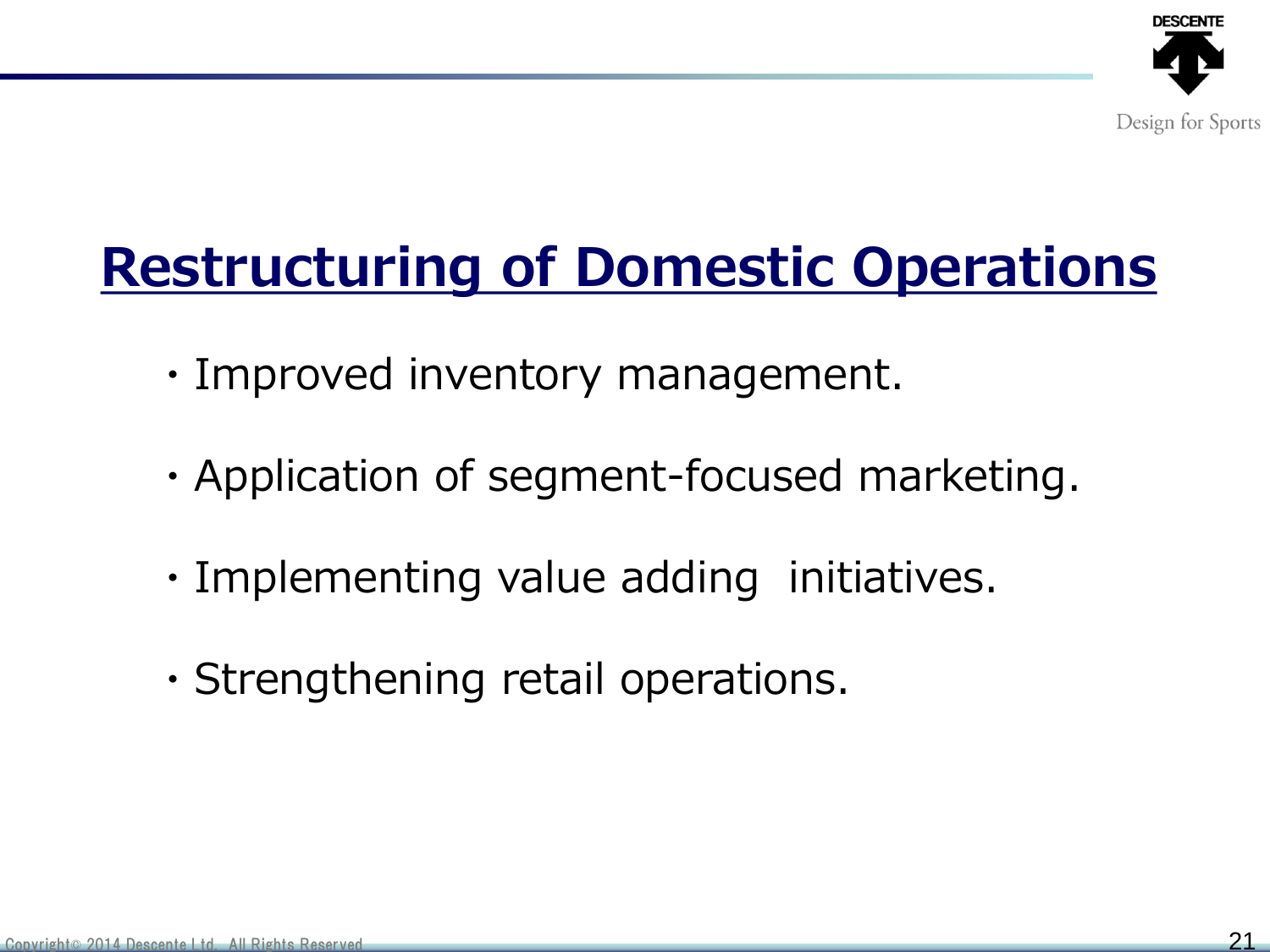

・Improved inventory management.

Reduce inventories of past season product and develop production system to ensure the right product is in stock at the right time.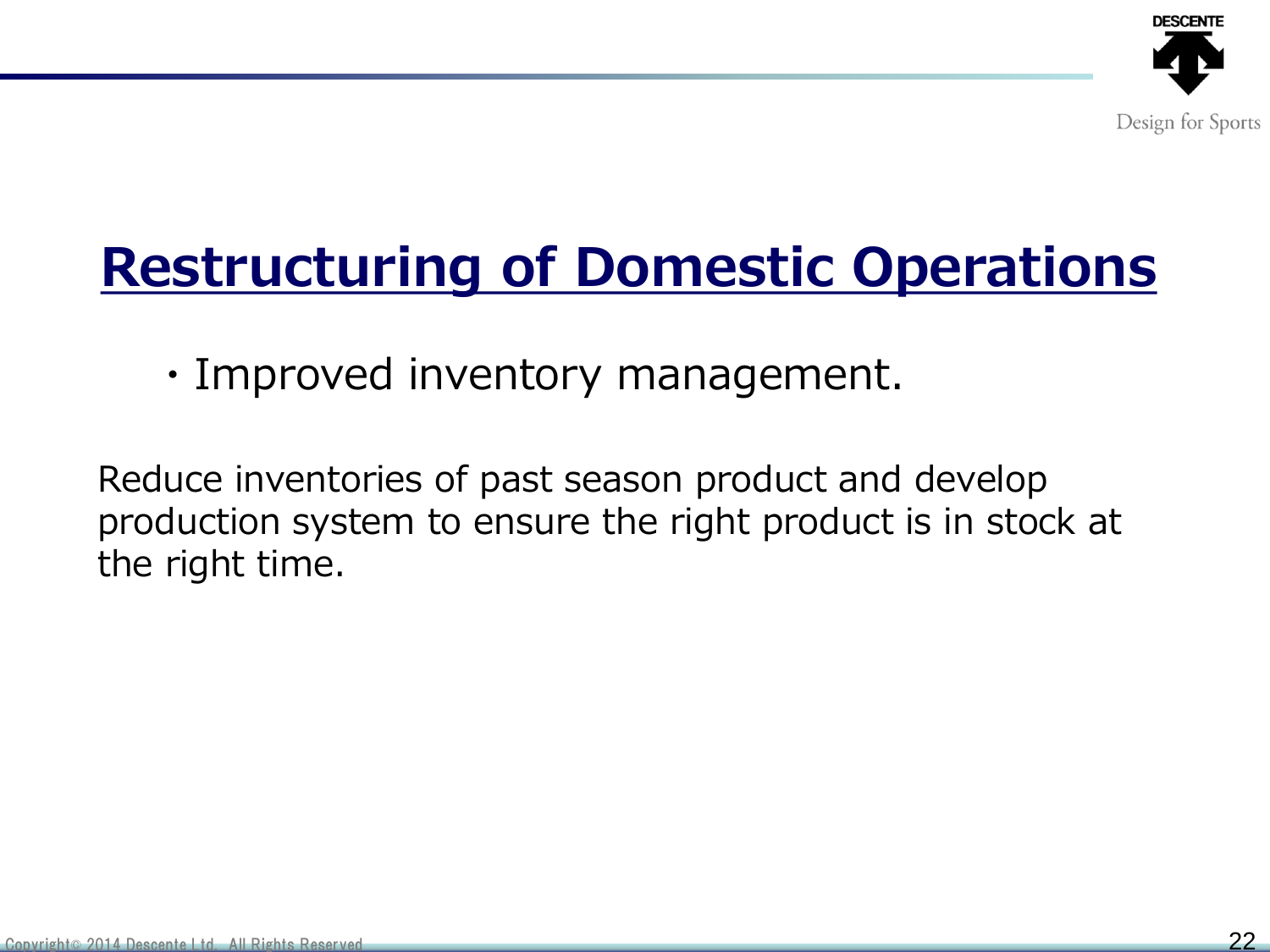

・Application of segment-focused marketing.

Develop unique product and special promotional activities for teams and individual athletes in various sports including baseball, soccer, swimming, volleyball and wintersports.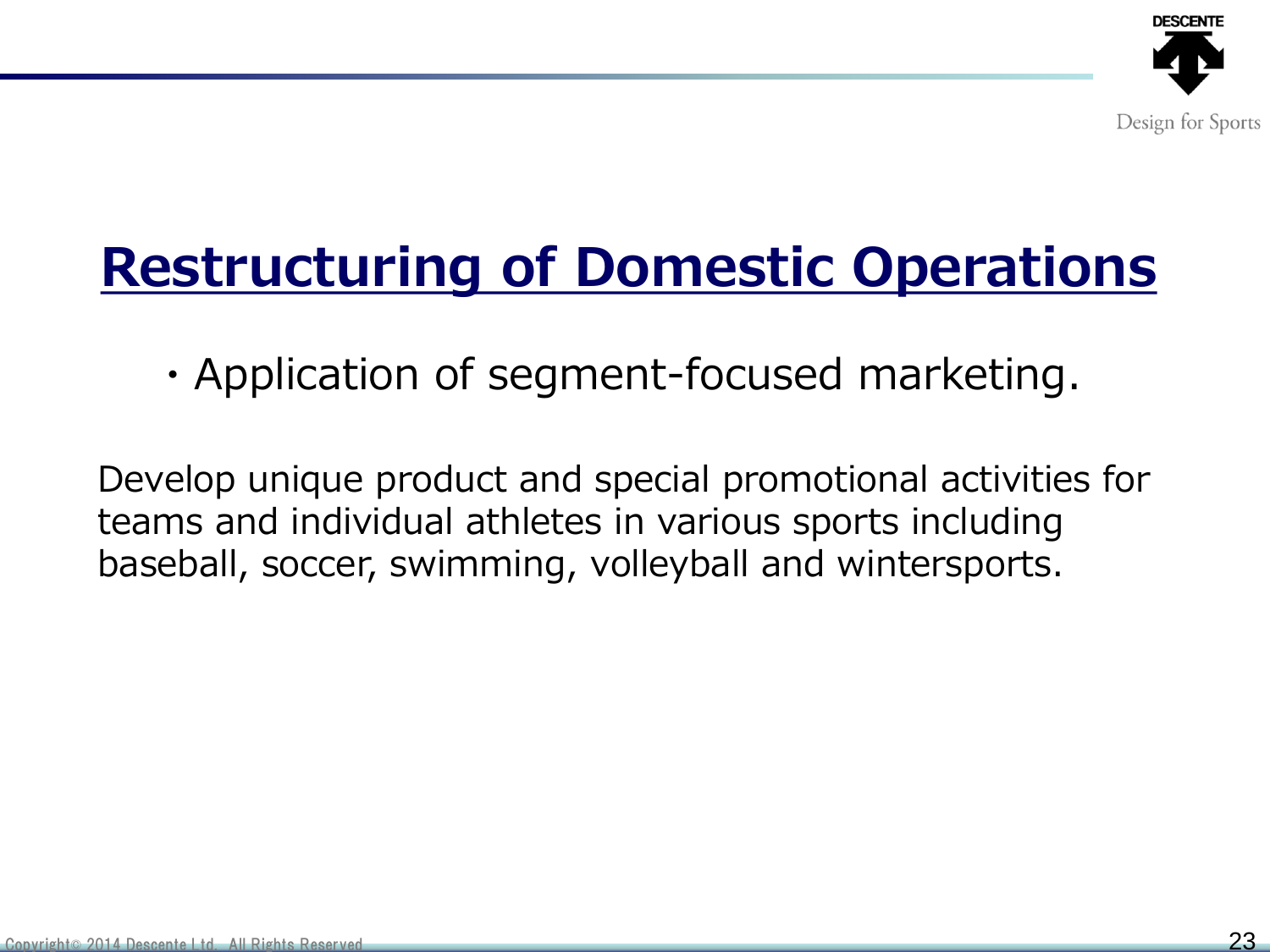

・Implementing value adding initiatives.

Work in collaboration with well known designers and other enterprises and with "select shops" to offer new products and appeal to new customers.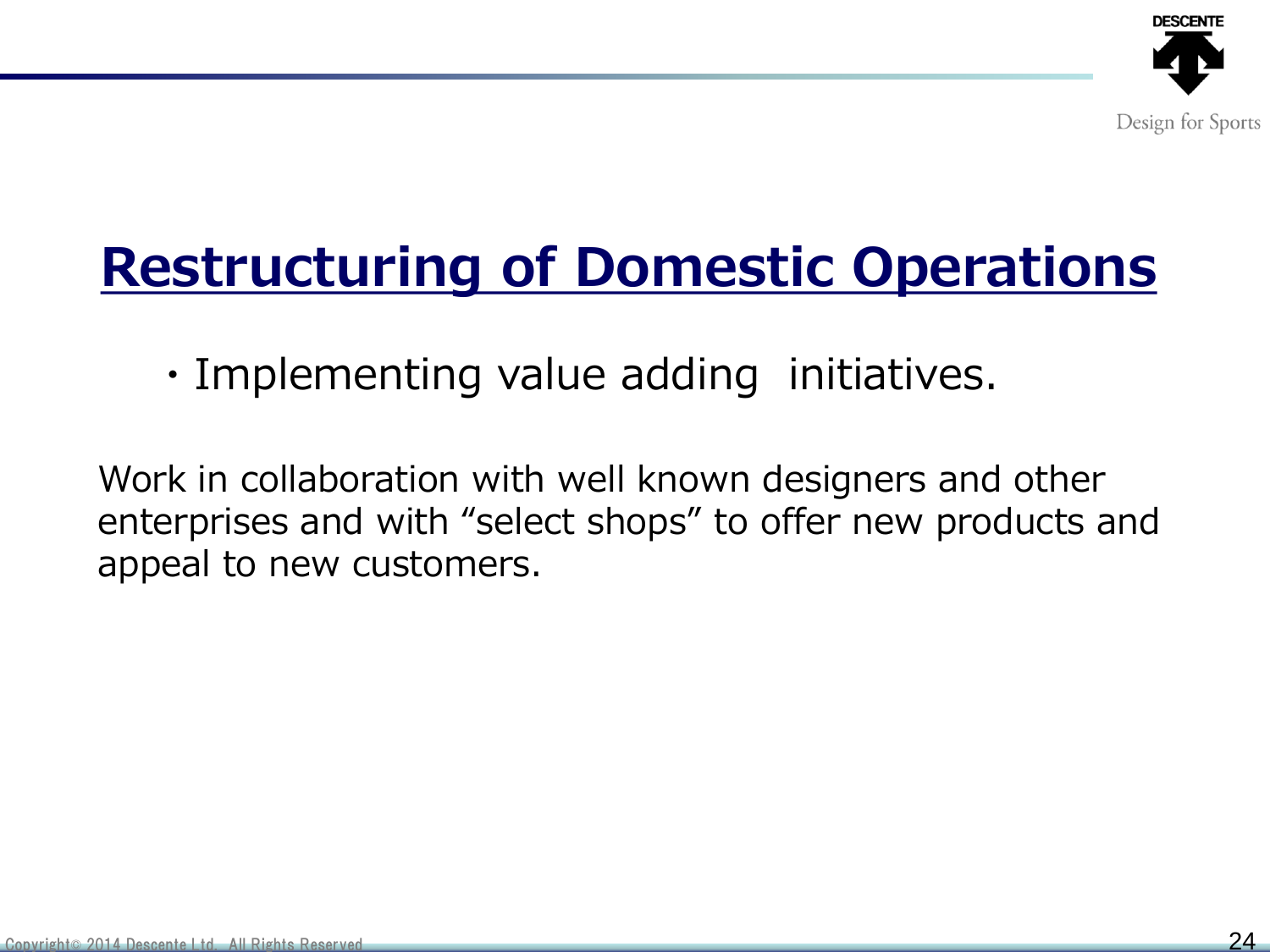

・Strengthening retail operations.

In addition to our own branded shops we will expand the concept of "shop in shops" within general and sports retailers.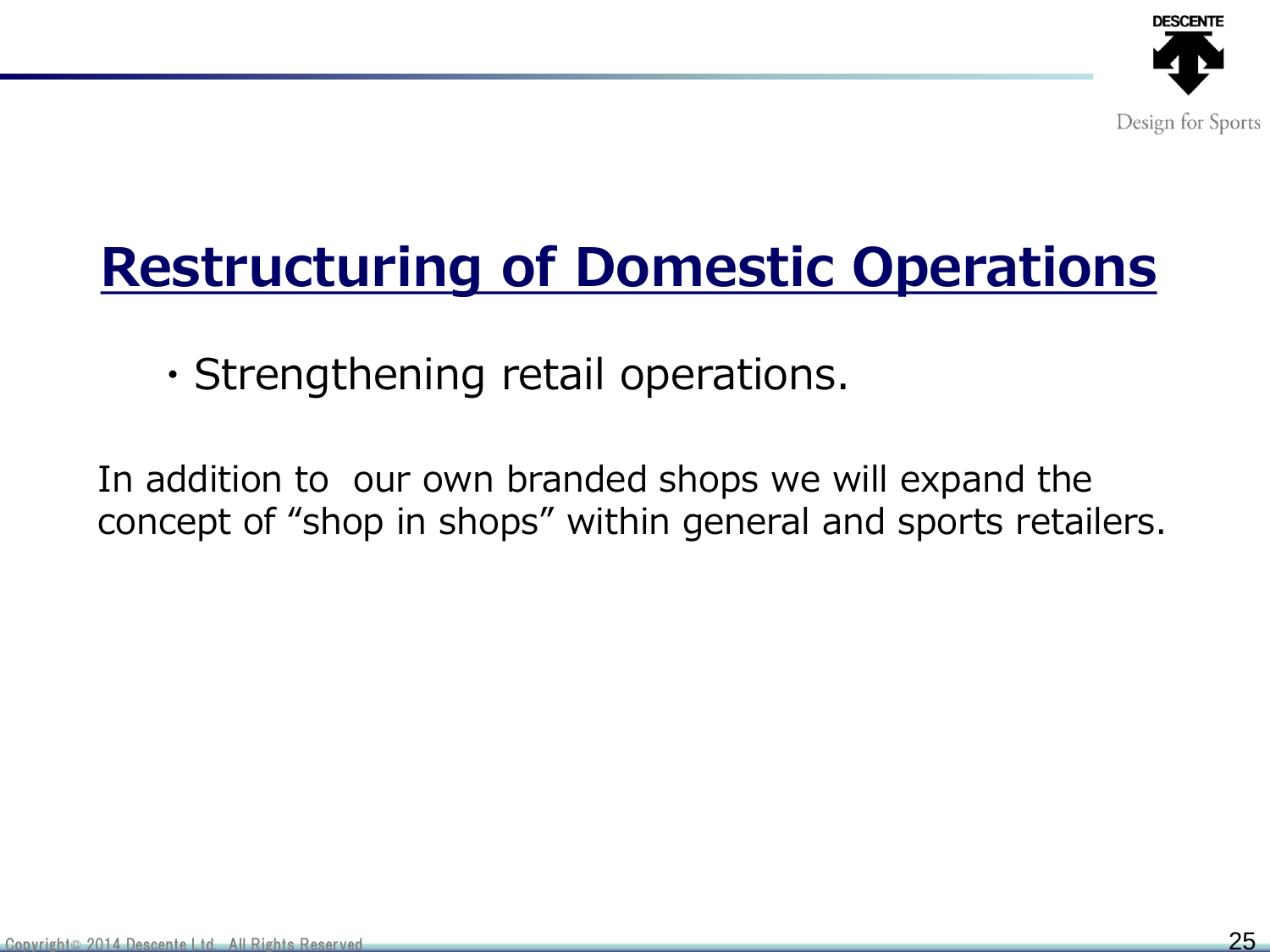#### Business Plan Mar/'15(consolidated)



Design for Sports

#### (Unit; JPY million)

|                                | <b>Mar/'13</b> | <b>Mar/'14</b> | <b>Mar/'15</b> |                  | Mar/'16 |
|--------------------------------|----------------|----------------|----------------|------------------|---------|
|                                |                |                | Plan           | previous<br>year | 3 year  |
| Net sales                      | 91,932         | 109,944        | 120,000        | 109.1%           | 120,000 |
| <b>OP</b> income               | 5,419          | 6,271          | 7,000          | 111.6%           | 8,000   |
| $(\text{rete})$                | 5.9%           | 5.7%           | 5.8%           |                  | 6.7%    |
| <b>Ordinary income</b>         | 5,639          | 6,643          | 7,200          | 108.4%           |         |
| $(\text{rete})$                | 6.1%           | 6.0%           | 6.0%           |                  |         |
| <b>NET</b> income              | 3,561          | 4,470          | 4,800          | 107.4%           | 5,000   |
| (rete)                         | 3.9%           | 4.1%           | 4.0%           |                  | 4.2%    |
| <b>NET income</b><br>per share | 47.27          | 59.33          | 63.71          |                  |         |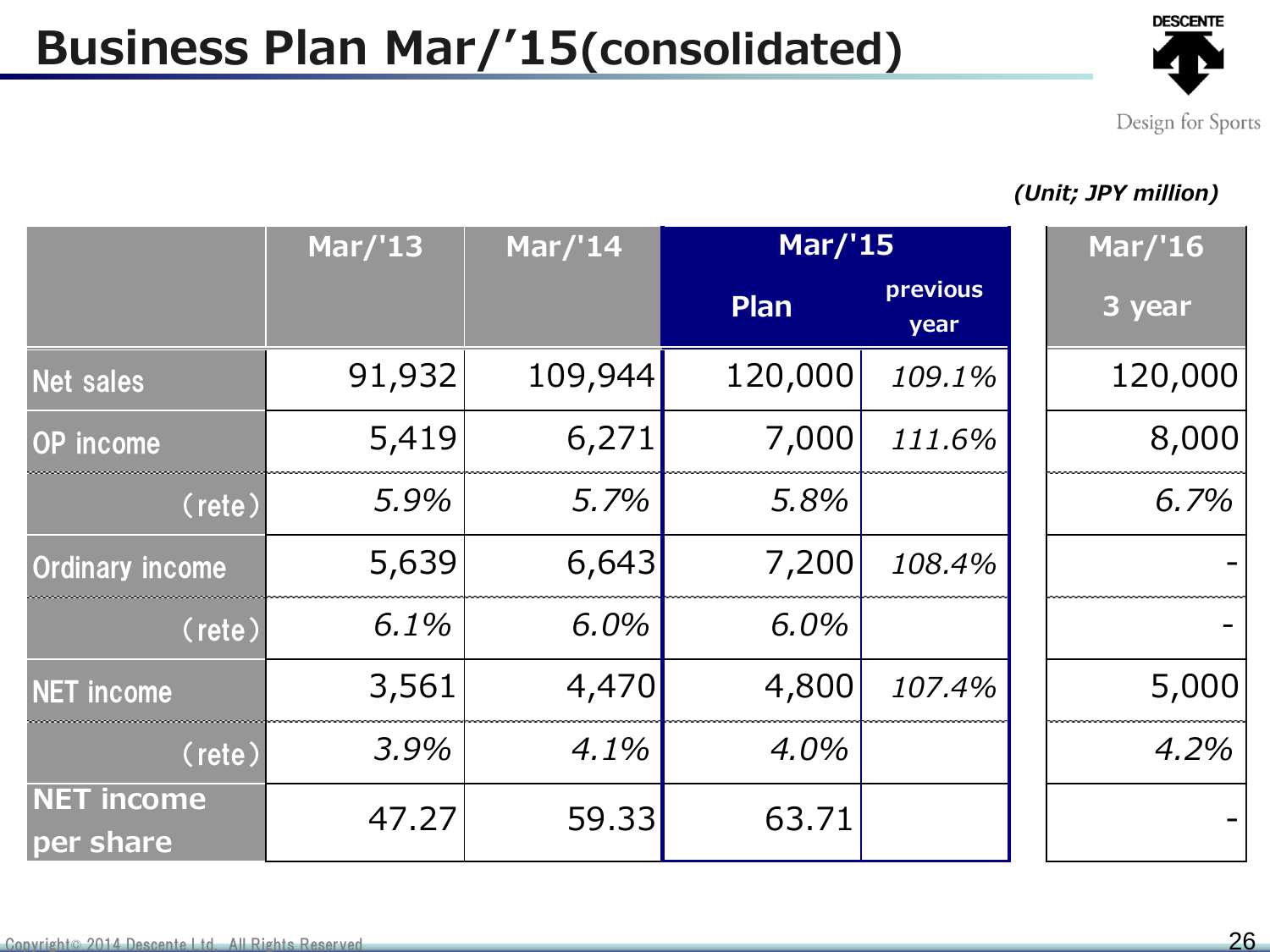## Item- specific and area-specific Sales(Consolidated)

Design for Sports

There is projected growth in all market segments with a planned year-onyear increase of +101 billion (109%) to 120 billion for the FY ending March 15. Sales in Asia and Europe projected to grow to more than 50% of total turnover.

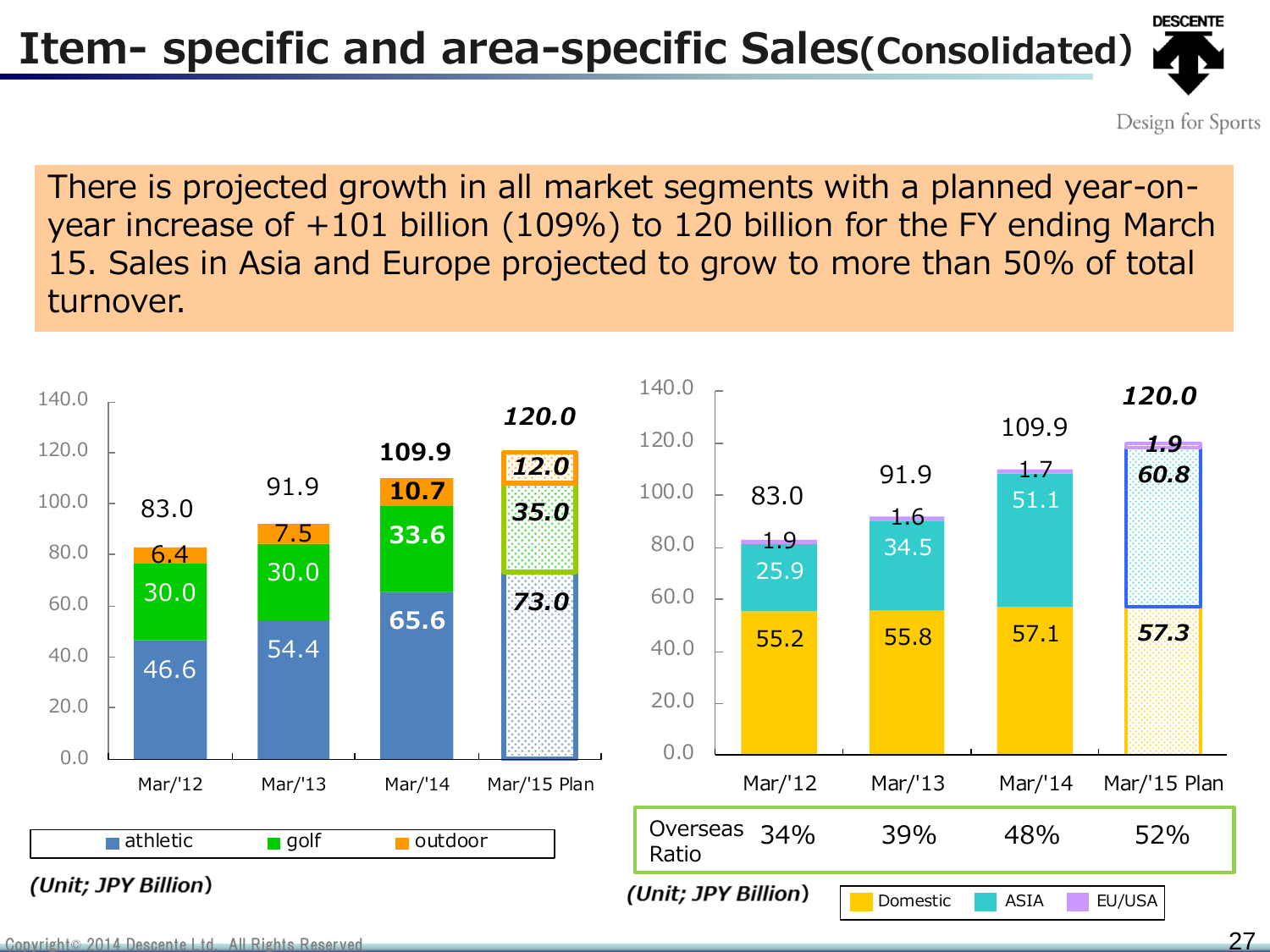### Dividends Transition(Consolidated)



Design for Sports

#### (Unit; JPY million)

|                           | Mar/'12        | Mar/ $'13$     | Mar/'14        | Mar/'15 Plan |
|---------------------------|----------------|----------------|----------------|--------------|
| <b>Dividends</b>          | 602            | 602            | 753            | 753          |
| Amount/share              | <i>JPY 8.0</i> | <i>JPY 8.0</i> | <i>JPY10.0</i> | JPY 10.0     |
| Net income (Consolidated) | 3,045          | 3,561          | 4,470          | 4,800        |
| Payout ratio              | 19,8%          | 16.9%          | 16.9%          | 15.7%        |